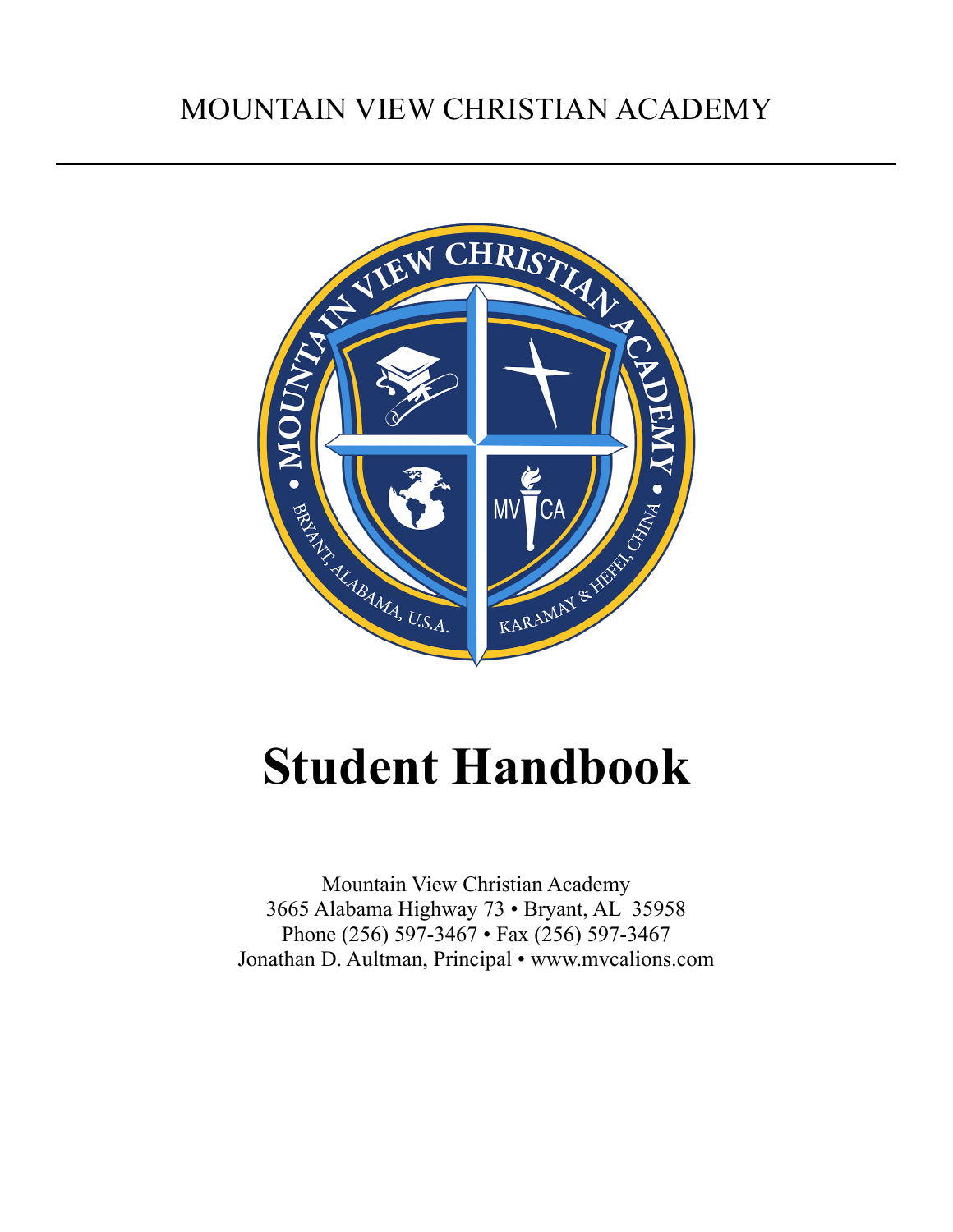# **WINNER'S CREED**

I will prepare diligently, study purposefully, work productively.

I will give others the benefit of the doubt and seek to discover the goodness in every person I meet.

I will be a booster, not a complainer; a builder, not a fault finder.

I will accept my setbacks as challenges and will view my failures as teachers.

I will give the world the warmth of my smile, the joy of my encouragement and the blessing of my love.

# **MVCA ALMA MATER**

In these rolling hills called home Reared against the sky; Proudly stands our Alma Mater Molder of mankind, Greater glory, love unending Be forever thine.

Cooling breezes gently blowing Through inspiring halls, Memory's leaflet closely twining Shall fore'er recall Yesterdays that waken in our Hearts a tender glow, Making greater still the love that We have learned to know.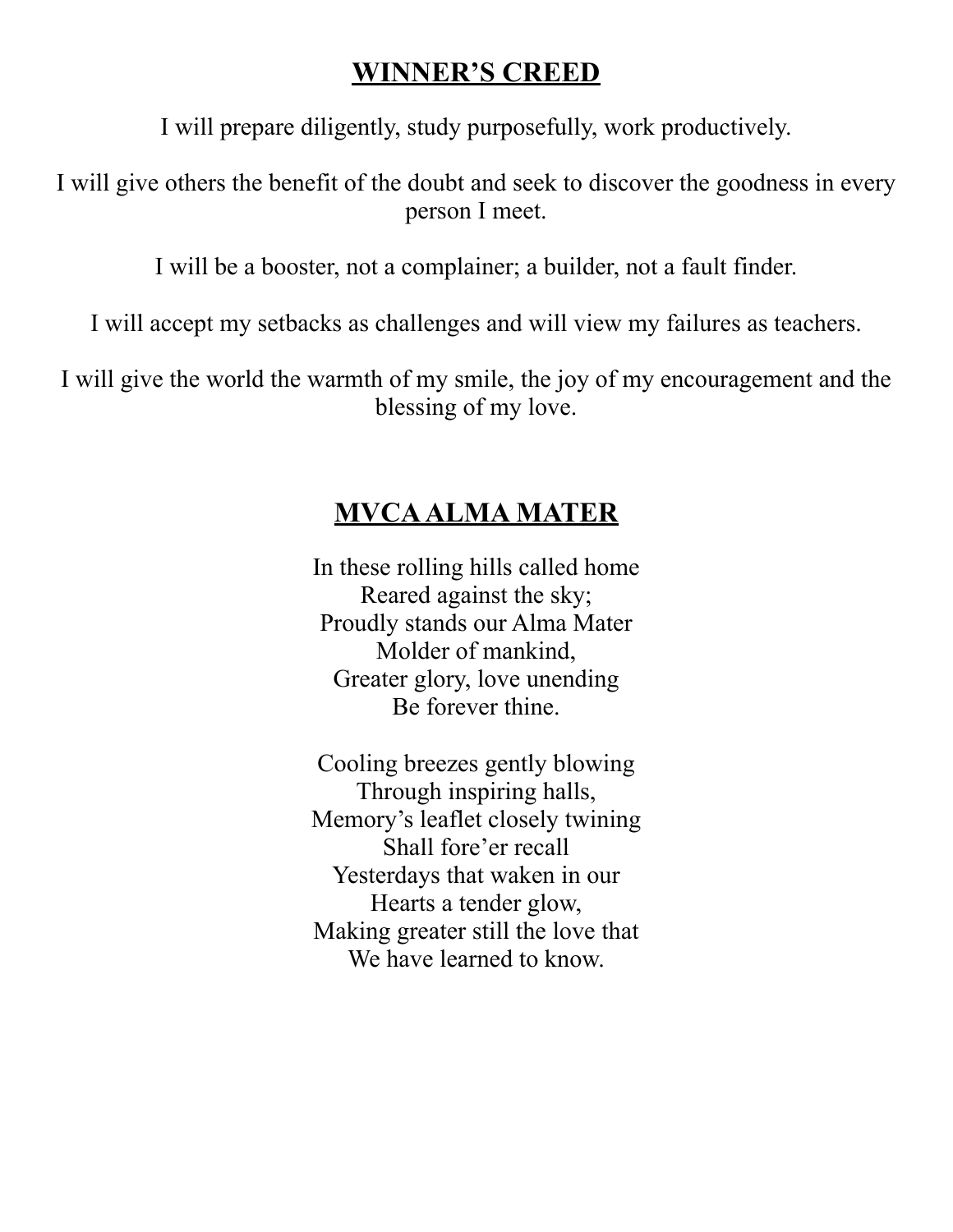# **CHURCH AFFILIATION**

Mountain View Christian Academy (hereinafter "MVCA") is a non-denominational ministry of the Mountain View Church of God. MVCA seeks to minister to all who desire a Christian preschool and is pleased that all training is from a biblically centered philosophy and view point of Christian education. We expect all students to participate in various devotions and special services which are scheduled from time to tome.

## **STATEMENT OF FAITH**

As a ministry of the Mountain View Church of God, MVCA maintains the fundamental teachings of God's Word.

### **WE BELIEVE:**

- The Bible is the inspired and only infallible and authoritative rule of faith and conduct (II Timothy 3:16)
- There is one God, eternally co-equal, and co-existent, in three persons: Father, Son and Holy Spirit (I John 5:7)
- In the pre-existence, incarnation, virgin birth, sinless life, miracle, substitutionary death, bodily resurrection and ascension to Heaven of the Lord Jesus Christ, and His promised second coming to earth in power and glory to rule a thousand years (I Peter 2:21-24; I Cor. 15:3; John 3:16)
- In the fall of man, and the need of regeneration by the Holy Spirit on the basis of grace, through repentance and faith in the blood of Jesus Christ (Romans 3:21-30)
- The redemptive work of Christ on the cross provides healing of the human body for all believers and produces the fruit of the Spirit in the believer's life (Mark 1:8; Acts 2:4; Gal 5:22-26)
- The baptism of the Holy Spirit is provided for all believers and produces the fruit of the Spirit in the believer's life (Acts 2:4; Gal. 5:22-26)
- In the sanctifying power of the Holy Spirit, by whose indwelling the Christian is enabled to live a holy life of righteous works, separat4ed from the world, witnessing the saving grace of God through the ministry of the Holy Spirit (Acts 1:8; 9:31; Rom. 15:13)
- The Blessed Hope, the rapture of the Church at Christ's second coming (I Thess. 4:13-18)
- In the resurrection of both the saved, and the lost, the one to everlasting life and the other to everlasting damnation (John 5:29)
- In the unity of believers in our Lord Jesus Christ (Ephesians  $4:1-6$ )

# **MISSION STATEMENT**

MVCA is committed to helping children develop their full potential in Christ, taking the challenge of the Great Commission as we provide a quality education from a Biblical point of view.

# **PURPOSE OF THE SCHOOL**

MVCA exists for the purpose of providing a quality education while instilling a Christian world view that includes both spiritual and physical aspects. We believe that the very cornerstone of all truth is God's Word, that a firm foundation in God's Word is vital to a true education, and that every subject taught should be from a Biblical point of view.

We desire that our students evidence not only a personal relationship with Christ, but also spiritual growth in their lives. Our ultimate goal for the pupil is Christ-likeness. As Christ matured spiritually, mentally, socially and physically, we seek a balanced program to train the child toward a well-rounded maturity.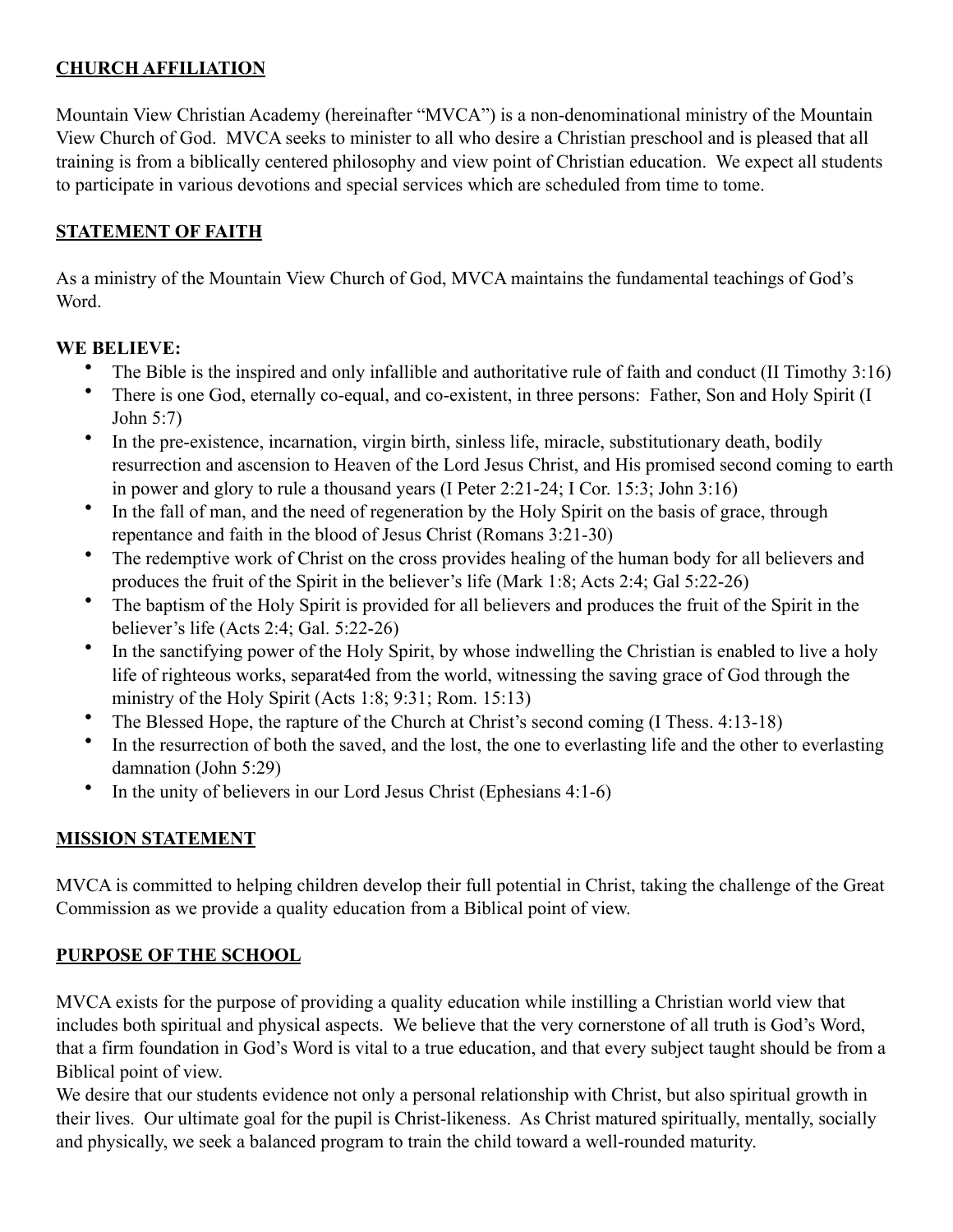#### **ADMISSIONS POLICY**

MVCA admits students of any race, color or national or ethnic origin to all of the rights, privileges, programs and activities generally accorded or made available to the students of MVCA. It does not discriminate on the basis of race, color or national or ethnic origin in administration of its educational policies, admissions policies or other school administered programs.

#### **SCHOOL ADDRESS AND PHONE NUMBER**

Mountain View Christian Academy 3665 Alabama Highway 73 Bryant, AL 35958 (256) 597-3467 www.mvcalions.com

#### **ON-LINE ACCESS**

MVCA offers a wide array of services on our website. All announcements, school calendar information, sports schedules, homework, grades and financial information can be accessed with the school provided user id and password on ParentsWeb Login. Parents and students are able to access the website by going to [https://](https://logins2.renweb.com/logins/ParentsWeb-Login.aspx) [logins2.renweb.com/logins/ParentsWeb-Login.aspx](https://logins2.renweb.com/logins/ParentsWeb-Login.aspx) and entering their passwords and usernames. If you do not have a password or username it can be obtained by calling or coming by the office. The Schools District is MV-AL

Parents with a valid e-mail address on file will receive all progress reports, report cards, teacher/office correspondence and financial information via Renweb as listed above. We ask that all parents provide the office with a valid e-mail address that goes to them and not their students.

#### **FINANCIAL INFORMATION**

Although tuition is stated in yearly amounts, a convenient payment plan is based on 10 months. All payments for tuition, books fees, registration and lunches are made online using the RENWEB/FACTS financial payment system. Once a student is enrolled, the parent/guardian must login to the Renweb system at [https://](https://logins2.renweb.com/logins/ParentsWeb-Login.aspx) [logins2.renweb.com/logins/ParentsWeb-Login.aspx](https://logins2.renweb.com/logins/ParentsWeb-Login.aspx) or following the instructions at [www.renweb.com](http://www.renweb.com), choose Parentsweb in the right corner, and creating a username. Please use the email address provided to the school. THe district code for MVCA is MV-AL. Once an account is created, MVCA office staff with post tuition fees, book fees, and registration to the account. Parents are also encouraged to pre-pay lunches at this time. A credit card or a bank account my be used to automatically withdraw funds at the date chosen by the parent/guardian.

Any returned amounts will be charged \$30 for the 1st occurrence monthly. Any past due account will be reviewed by the Board of Directors. If a parent encounters financial difficulty and is unable to pay on time, the parent should contact the office and explain the situation to the Principal. This does not mean that past due balances will be accepted. If an account goes unpaid for 15 days, a letter will be sent home requesting a payment be made. After 30 days of non-payment, the family will be asked to withdraw from the school.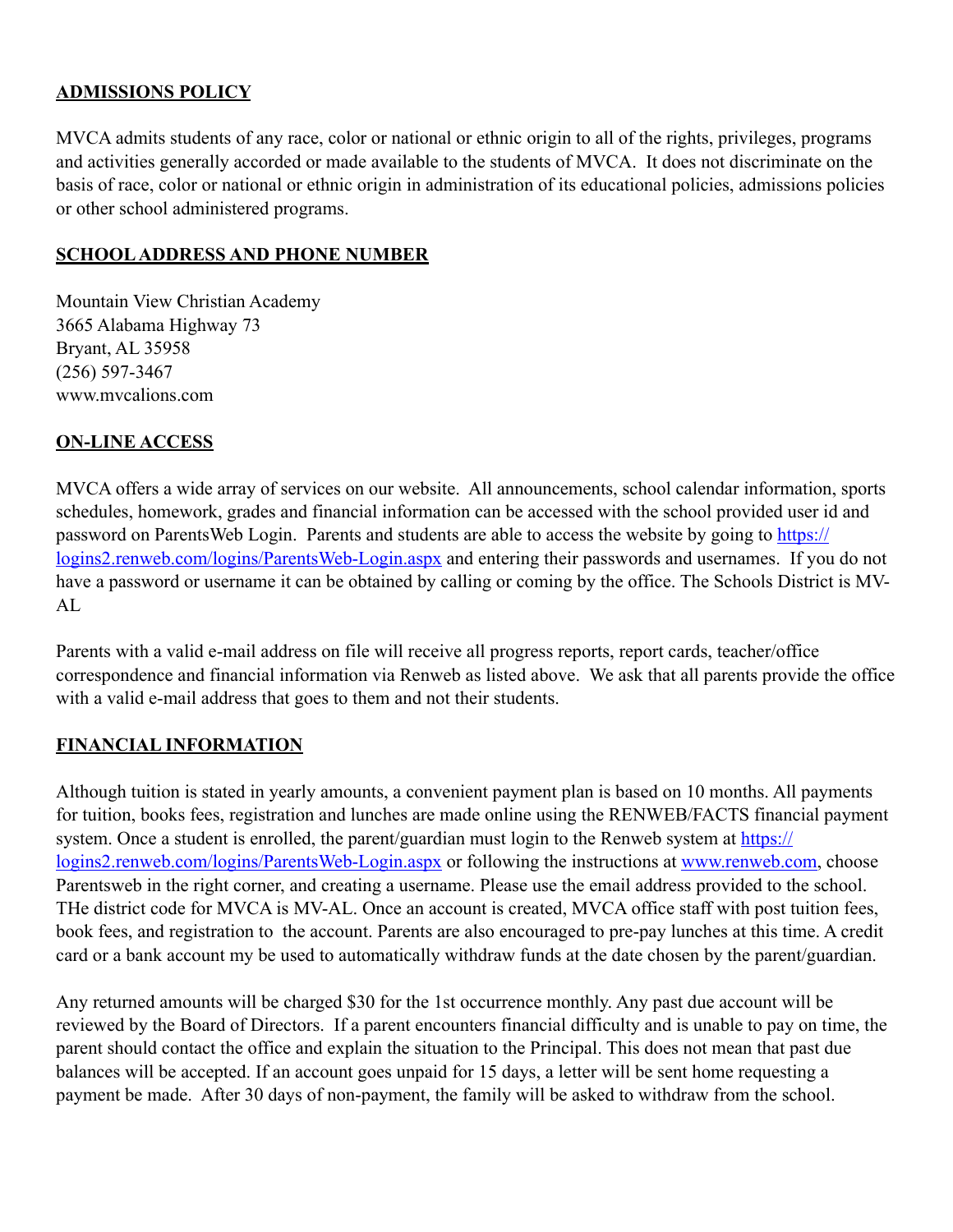#### **SCHOOL DAY**

All students are required to be in attendance for a full eight-period day of instruction (380 minutes), exclusive of breaks, lunch and homeroom, regardless of the number of units earned toward graduation for 1 days a year. (Seniors may obtain special permission from the Board to be allowed to sign-out at whatever time their academic coursework is completed for the day.)

School hours are:  $8.30 - 4.00$  6th-12th Grade 8:30- 3:00 K5-5th Grade

 **Students will be supervised beginning at 8:00 a.m. ALL students are required to be picked up by 4:30 p.m.** If an emergency should arise, please notify the school that you will be late. Exceptions to this policy include help classes, special student activities, athletic practice or detention. Students in these activities must say in assigned areas at all times and be picked up promptly when finished. MVCA cannot be responsible for students who violate these rules. The violating student will receive the appropriate discipline.

Should it be necessary to check a student out of school, the check out procedure, under the section titled Student Check Outs and Messages, **MUST BE** followed.

#### **CLUBS AND ORGANIZATIONS**

Jr. Beta Club Sr. Beta Club Student Gov't National Honor Society

#### **TRANSPORTATION**

MVCA does not provide buses or any other transportation to and/or from school. The parents/guardians are responsible for the transportation of students. If a student is to be transported by another student, the school should be informed.

Traffic is a problem in and around the school. Students may only be picked up in front of the school**. If for any reason parents need to come in the building, they are asked to find a parking space.** We ask that you not block the flow of traffic or someone who may be trying to leave. Because preschool students must be accompanied inside the building, the first three spaces to the left of the front door are reserved for preschool parents dropping off and picking up their children only.

#### **END OF THE DAY RELEASE PROCEDURES**

In the afternoons, parents may arrive as early as they feel they necessary; however, students will not be released from school until classes are dismissed, unless the parent comes in the office and signs the student out. At dismissal, the names of the students whose rides are outside will be announced over the intercom. All other students will remain in the classroom with the teacher until their names have been called. At 4:30, the students whose names have not been called will report to the office. After 4:30 no staff member will be on duty at the front door; hence, parents will need to park and come inside to pick up their students.

#### **DRESS CODE**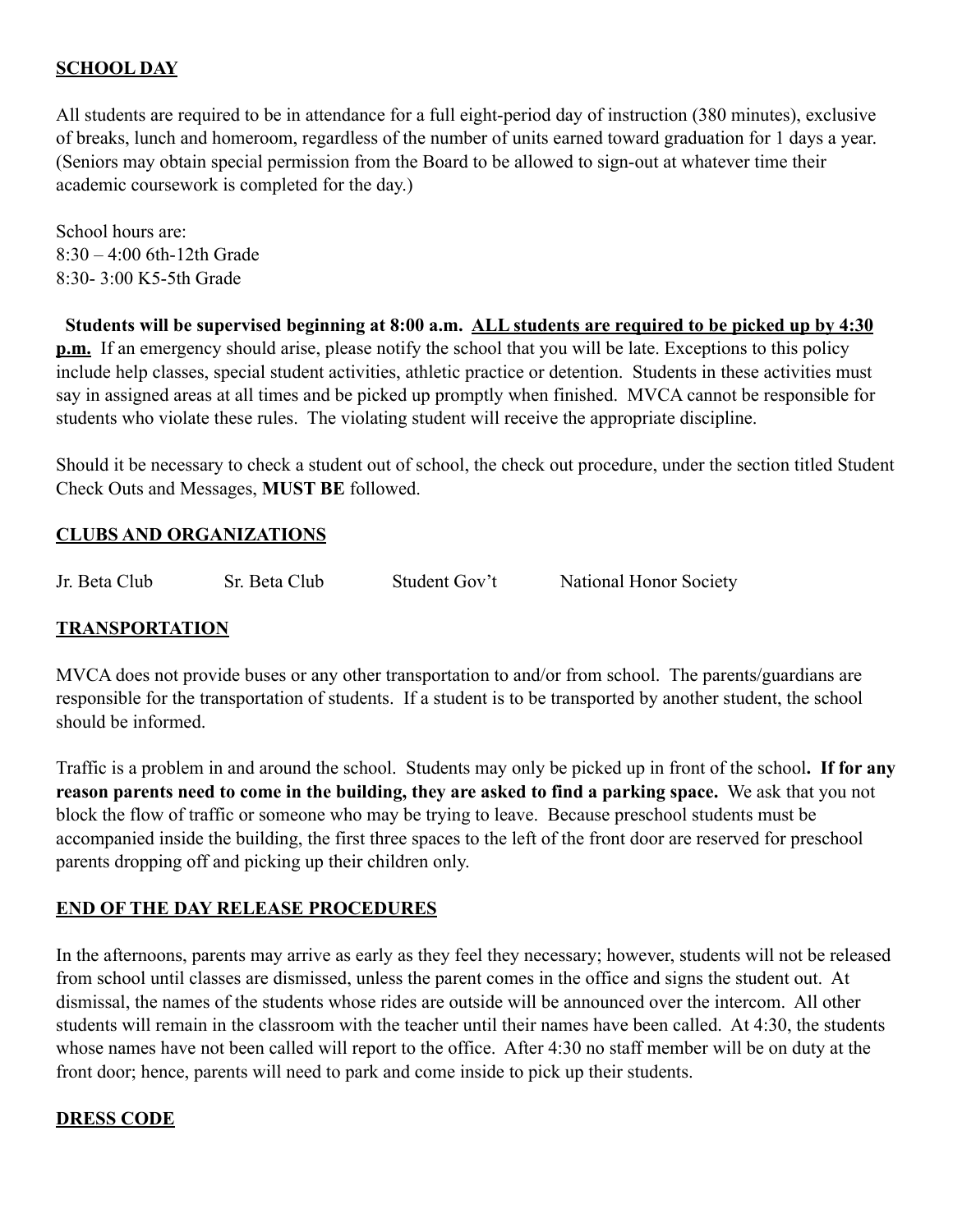MVCA students are to abide by the school dress code while on church/school property, during school hours, athletic practices and all other school sponsored activities. All MVCA students from 1st to 12th grade are REQUIRED to wear uniforms. (K4 and K5 students may wear any MVCA t-shirt and their choice of pants, shorts, or skirts. Please no tight legging type pants.) Flip flops are not allowed at any time on Campus.

Uniforms allow the student to give a message of life, rather than dress. They save money in the long run and prevent competition for styles and brands. A clean, neat, natural look enhances a student's testimony. The uniform may change occasionally, but the current uniform will be made available to parents well in advance.

# **Uniform Dress Code (1st-12th)**

Monday, Tuesday, Wednesday, and Thursday

- ♦ Polo shirts or a button up dress shirt. Short or long sleeves are acceptable
- ♦ Navy, khaki or black pants, shorts or skirt
- ♦ Dress slippers, oxfords, loafers, sandals or slides and tennis shoes.( No flip-flops please)

### Friday

**Each Friday will be a SPIRIT DAY!** All students with no dress code violations and no referrals may wear a spirit shirt (either past or present) with jeans, shorts etc.. The dress code will still be in affect. **NO EXCEPTIONS will be made.** 

P.E.

- ♦ MVCA P.E. t-shirt
- ♦ MVCA athletic shorts or sweat pants
- $\bullet$  Tennis shoes

Dress Code General Considerations

- ♦ **Cargo or utility style pants may be worn**
- ♦ Uniform pants must be of the casual twill dress style (**no stretching type fabrics allowed**)
- ♦ General rule of neatness no slouch or baggy clothes allowed
- ♦ **NO undergarments may show at anytime, including P.E. (boys and girls)**
- $\bullet$  Belts are required to be worn with uniforms if it has belt loops a belt must be in them
- ♦ Boys Uniform tops must be tucked in at ALL times
- ♦ Any article of clothing that does not promote the Christian values and standards held by MVCA may not be worn at all (even during special events, sporting events, field trips, etc.)
- ♦ No hats or head coverings may be worn in the building
- Field trip attire must be determined by a staff member, approved by administration and follow all general dress code considerations
- ♦ **Shorts must be modest and non-revealing. (general rule is past the fingertips of the wearer If they are questionable, DO NOT wear them!**
- ♦ **Jackets** must remain open when worn inside the building. No hoodies or large park type coats inside the classroom
- ♦ No ragged or clothes with holes or rips
- $\bullet$  No tight clothes
- ♦ **No sleeveless or cut-off shirts at any school functions** other than Basketball practices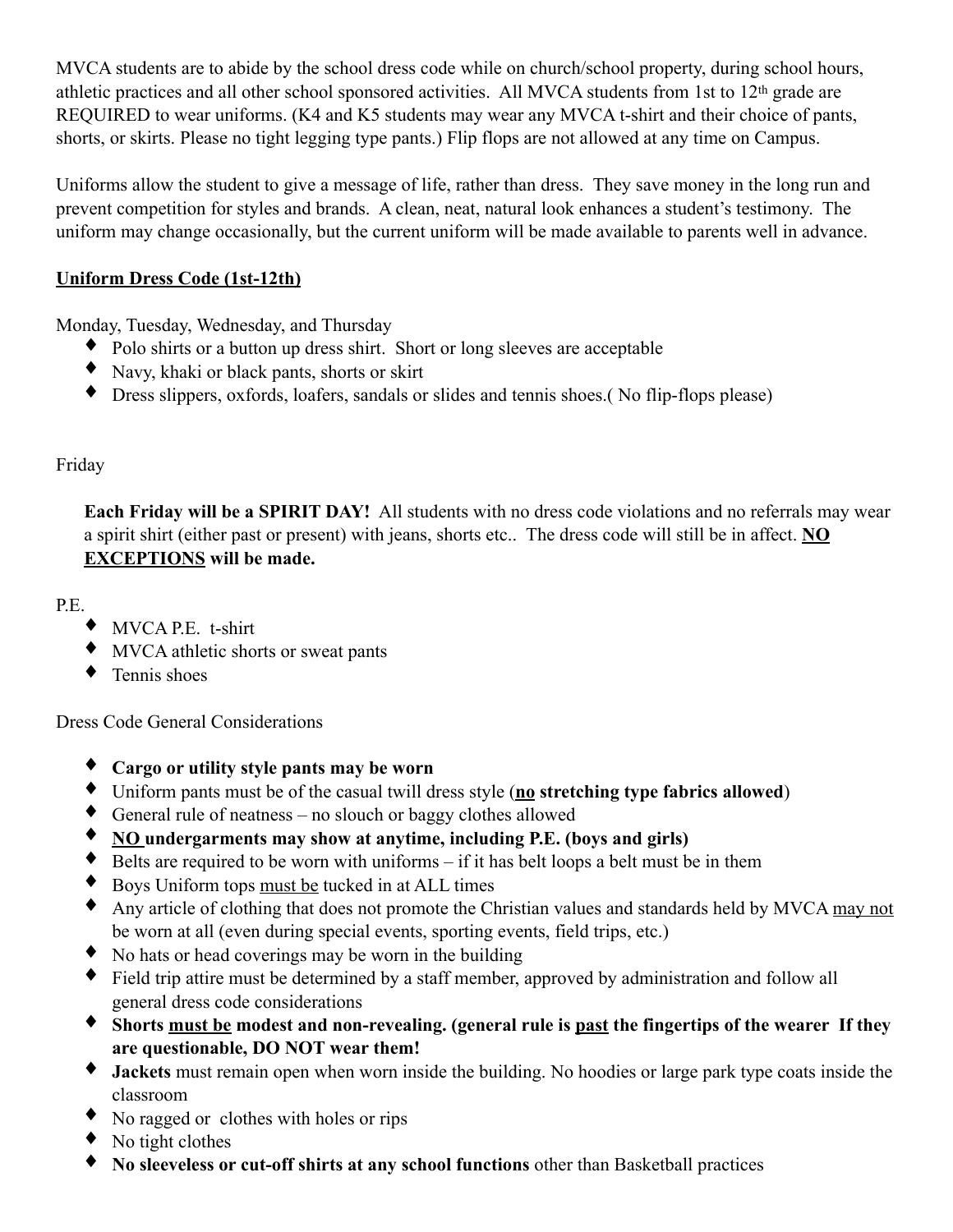♦ None of the four B's (butts, breasts, bellies or backs) may be showing at any time

# ♦ **REMEMBER….IF IT'S QUESTIONABLE…DON'T WEAR IT...YOU WILL GET SENT HOME IMMEDIATELY!**

# **Hair**

Students hair must be kept clean neatly groomed and out of the eyes; length, color (in natural range) and style should not create a distraction for the students, for others, or reflect negatively on the school. If students color hair it must be less than 15%. Fully colored (non-natural) hair is unacceptable.

#### **Miscellaneous**

Student body piercings, other than girls' earrings, and tattoos are not allowed. Earrings are not allowed for boys.

### **ATTENDANCE**

Regular school attendance is essential for students to do their best consistently. Regular attendance promotes proper learning habits, good character and academic excellence. Attendance in a Christian school is a privilege parents have paid for and should never be abused as it reflects on all those involved in a negative light.

# **ATTENDANCE POLICY (PER SEMESTER)**

- Perfect attendance means that the student has been present at least  $\frac{1}{2}$  day every day (3  $\frac{1}{2}$  hours). Students that have 3 or more tardies or have  $1 - 3$  OSS days but have "perfect attendance" will be eligible for the certificate but not the financial award.
- Students are expected to have all necessary books and supplies when they come to class. Attendance will be checked by each teacher each period (grades  $7 - 12$ ). Students absent from class and not on the absentee list will be reported to the office.
- An absence is defined as:
	- $> K5 6$ <sup>th</sup> grade more than  $\frac{1}{2}$  day missed
	- $> 7<sup>th</sup> 12<sup>th</sup>$  grade Each class is accounted for individually. The student must be present for at least ½ of the class time to be counted as present.
- Students may accumulate up to 5 absences without consequence. For 6 or more absences, the student must have medical notes to cover the absence.
- Excessive absences not covered by medical notes must be made up during summer school.
- 1 3 days Out of School Suspension (OSS) does not count against attendance.
- Students assigned OSS will receive 0's for all work missed.
- Excusable reasons for absences are as follows and will be coded as such in the teacher's roll book:
	- A illness, immediate family or personal
	- B death in the immediate family
	- C inclement weather which would be dangerous to the life and health of the student as determined by the principal
	- D P**re-arranged absence (prior permission of the principal with the consent of the parent or legal guardian). This must be done at least 3 days in advance of the expected**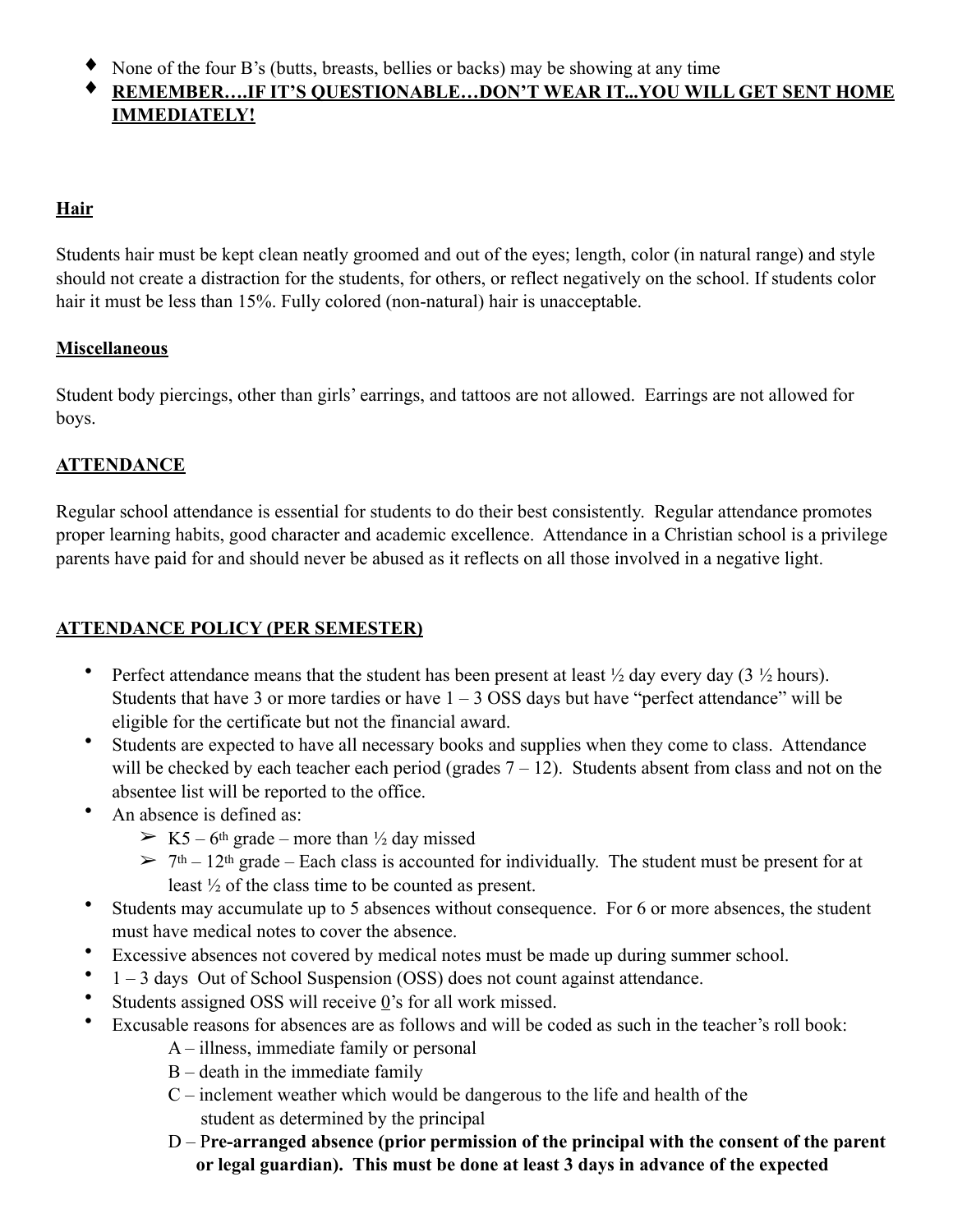#### **absence, and all work must be completed and turned in before the absence. The form for this may be obtained in the office.**

- The day the student returns from an absence, the parent should send a **dated** note to the office explaining the reason for the absence. The absence will be considered un-excused until the note is sent.
- A school sponsored event such as a chaperoned missions trip or athletic competition is not considered an absence; however, all work should be made up to the satisfaction of the teacher.
- Tardies are defined as arriving at school after 8:30 or arriving late to any class. Students arriving late for class, other than those checking in from an absence, will be marked as such on that period's teacher's roll book. The same excusable reasons for absences apply for tardies. The student must have either a note explaining the circumstances or the parent comes in and explains in person.
- Students are expected to report on time to all scheduled classes, assemblies, etc.
- Punishment for tardies comes under Duties and Responsibilities.
- **It is the student's responsibility to request make up work within three (3) days following the absence no matter if it is prearranged, excused or unexcused. Any work not made up within three days will result in a "0".**
- Pre-arranged absences that don't fall under the A-C criteria are considered un-excused; however, students are allowed to make up work as stated above.
- Excessive absences or tardies may result in dismissal from school. No refunds on tuition are made because of absences.

# **CHILD NUTRITION LUNCH PROGRAM**

 A monthly lunch menu is posted on our website each month, as well as, sent home with students before the first day of every month so that parents may see what is being served.

### **DURING COVID-19 infection, ALL PLATES ARE PRE-MADE AND STUDENTS MUST TAKE WHAT IS OFFERED WHEN PURCHASING A LUNCH. EXTRAS ARE NOT GIVEN ALA-CARTE. ONLY FULL PLATES MAY BE ORDERED.**

Students are encouraged to take 5 foods from the serving line, but are required to take 3 choices. An additional charge will apply to second servings of single serve entrees, desserts and other items as posted in the cafeteria a la carte prices.

Regular lunch prices are \$3.00. Milk and Bottled Water is available for 50¢. Extra servings of milk or water are 50¢ each. Regular breakfast price is \$2.00 and includes 1 serving of milk or juice. **Breakfast is served until 8:20 a.m. Students arriving after that time can not be served.** 

All students are to go to the cafeteria with their class at the appointed time unless otherwise instructed. The cafeteria is an extension of the classroom that provides students an opportunity to practice their decisionmaking, math, nutrition, communication and social skills daily. Each student is responsible for leaving the dining area the way he/she wants to find it.

Payments for meals are to be paid online. **Parents are asked to keep a positive voucher balance in their accounts. Students should not charge.**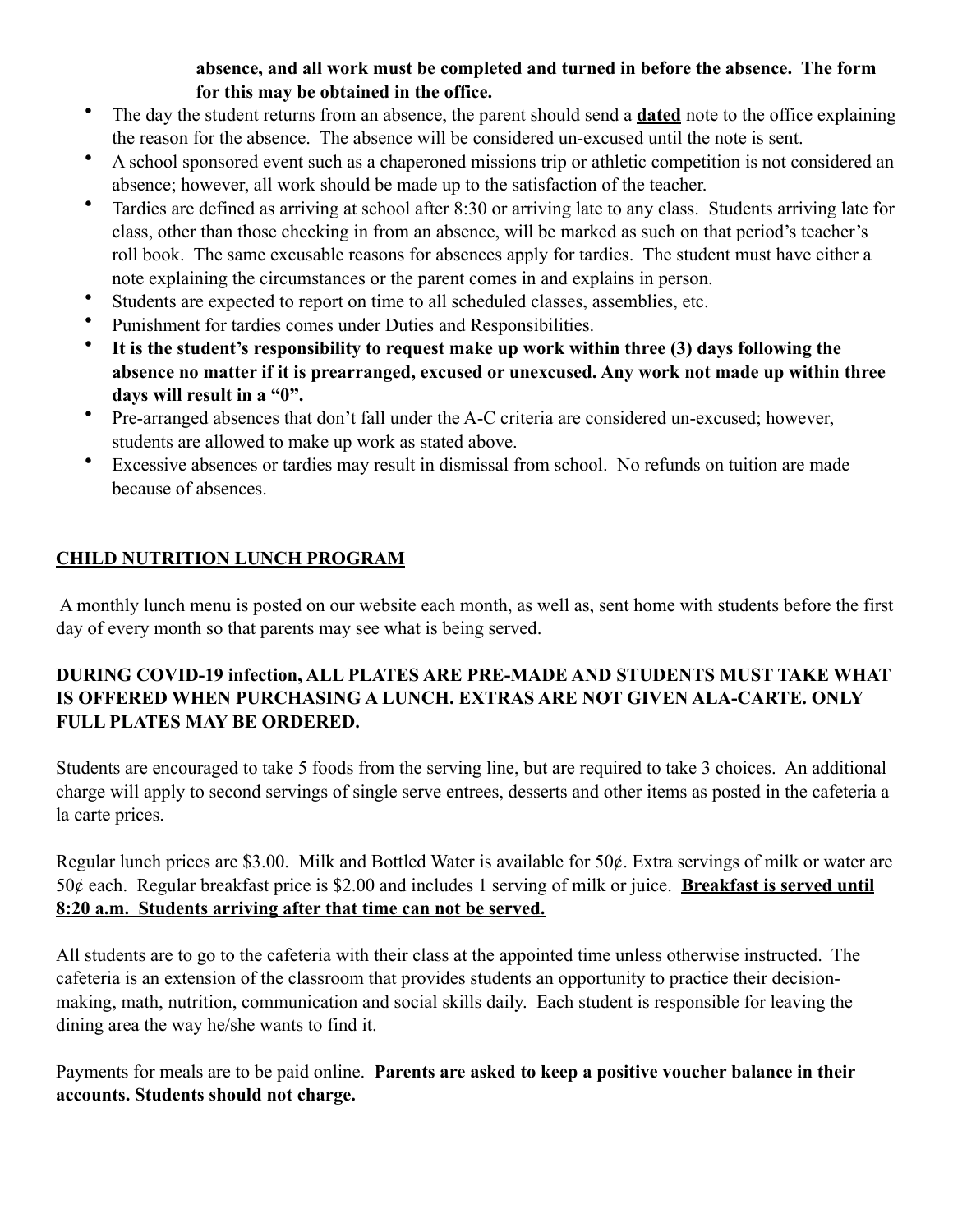#### **DRIVER'S LICENSE**

In compliance with state law (Acts 93-368 and 94-820), students must be enrolled in school in order to obtain and keep a driver's license. School officials must furnish proof of enrollment for students under the age of nineteen (19) and report withdrawals to authorities. Students are required to drive safely on campus. Any driving deemed dangerous will result in student's driving privileges being revoked.

## **IMMUNIZATIONS AND MEDICAL HISTORY**

All students entering school are required to present an Alabama Certificate of Immunization (blue slip) or religious exemption before attending school at any grade level. **Any medication should be given to the office staff with proper labeling and instructions**. Students are not allowed to have medications, prescribed or OTC medications, in their possession while at school.

# **NEW AND TRANSFER STUDENTS AND WITHDRAWAL PROCEDURES**

**Students will not be accepted having been expelled from school or had any suspensions for the previous 12 months**. The parents must agree to support school policies and fulfill their financial obligations. Students transferring in will be tested to determine grade entry level. Credits from other schools are transferable for grades  $9 - 12$ . We do not accept students from families who have not fulfilled their financial obligations to previously attended schools.

After being accepted, a student will remain on standard probation for the first 5 months. MVCA will be watching attendance, attitude, behavior or poor academics that might cause persistent problems. If such matters go un-corrected, a student may be asked to withdraw from MVCA.

Students who are withdrawing from school or transferring to another school must complete the proper paper work, turn in any library books or school owned textbooks and pay all debts owed to the school. Seniors and Kindergarteners must clear all accounts before graduation.

# **CURRICULUM AND SPIRITUAL DEVELOPMENT**

ABEKA and BJU Press curricula are the main courses of study in all grades, preschool through 12th grades. The exception may be in certain Bible classes where we use the ACSI (Association of Christian Schools International) or other non-denominational curricula. . Our scope and sequence can be viewed in the office. Both BJU Press and ABEKA utilize a traditional classroom setting that is Bible centered and builds character and high academics.

The staff of MVCA realizes the solemn responsibility before God in molding the life and character of each of their students in order to give a good foundation for each child's future. For this reason, the most important act of the day is to teach God's Word and Biblical principles for living.

#### **STUDENT CHECK-OUTS AND MESSAGES**

Students will be allowed to check out of school only by a parent, parent note or parent phone call to the office. **The office should have on file the names of anyone other than the parent that is allowed to pick up a**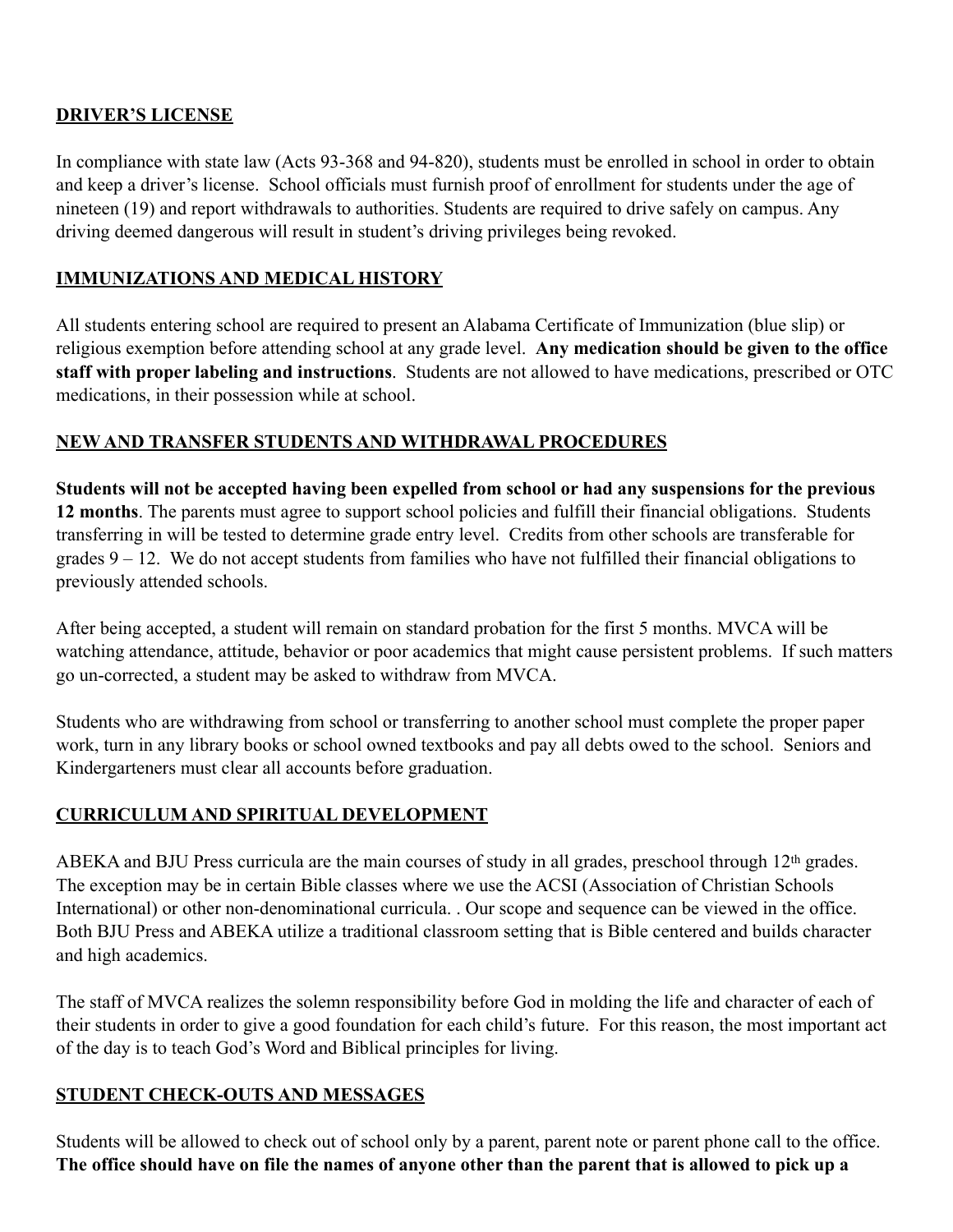**child**. A sign-out sheet is provided in the office and must be filled out completely at the time of departure. If a student is to leave with someone other than the parents, the parents must so specify.

When checking out a student, the parent or guardian should come to the office and the office personnel will call for the student and issue a check-out pass for high school students for the remaining teacher to sign. **Parents may NOT go directly to the classroom!** This prevents classroom disturbances and is for the safety and protection of all involved.

All messages from parents directed to students during the day must go through the office. Messages should be kept at a minimum, but, in the event of an emergency, school personnel will be glad to convey any message.

# **PASSES**

When it becomes necessary for students to leave their assigned place, they must secure a pass or note from the teacher in charge.

### **TRADING, SWAPPING AND SELLING ITEMS**

Students are **not** permitted to trade, swap or sell items among themselves on school property. Only school related and approved fund raising is permitted.

#### **ITEMS TO BE LEFT AT HOME**

Students are not allowed to bring toys, games, electronic hand-held games, iPods, playing card, etc. to school unless permission is received from the teacher for certain occasions.

# **STUDENT DRIVERS**

Students will be permitted to drive to school in accordance with the following regulations:

- Students must complete an application for registration of his/her automobile and obtain a permit from the office.
- Students must have a valid driver's license.
- Automobiles must be parked in the prescribed student parking area in front of the church.
- Students must present proof of insurance coverage, having sufficient coverage of public liability, property damage and medical liability.
- Students shall not remain in cars after arriving on campus and are not able to leave campus after having arrived.
- Students must obtain permission from the office to return to the vehicle during the school day.
- Students who drive to school should be on time. The office will excuse only one tardy due to car trouble or traffic problems. Tardy drivers will receive the same penalty as anyone else arriving late to school.

#### **ILLNES, INJURY AND INSURANCE**

If a student becomes ill at school, he/she should report the sickness to the teacher in charge so appropriate actions can be taken.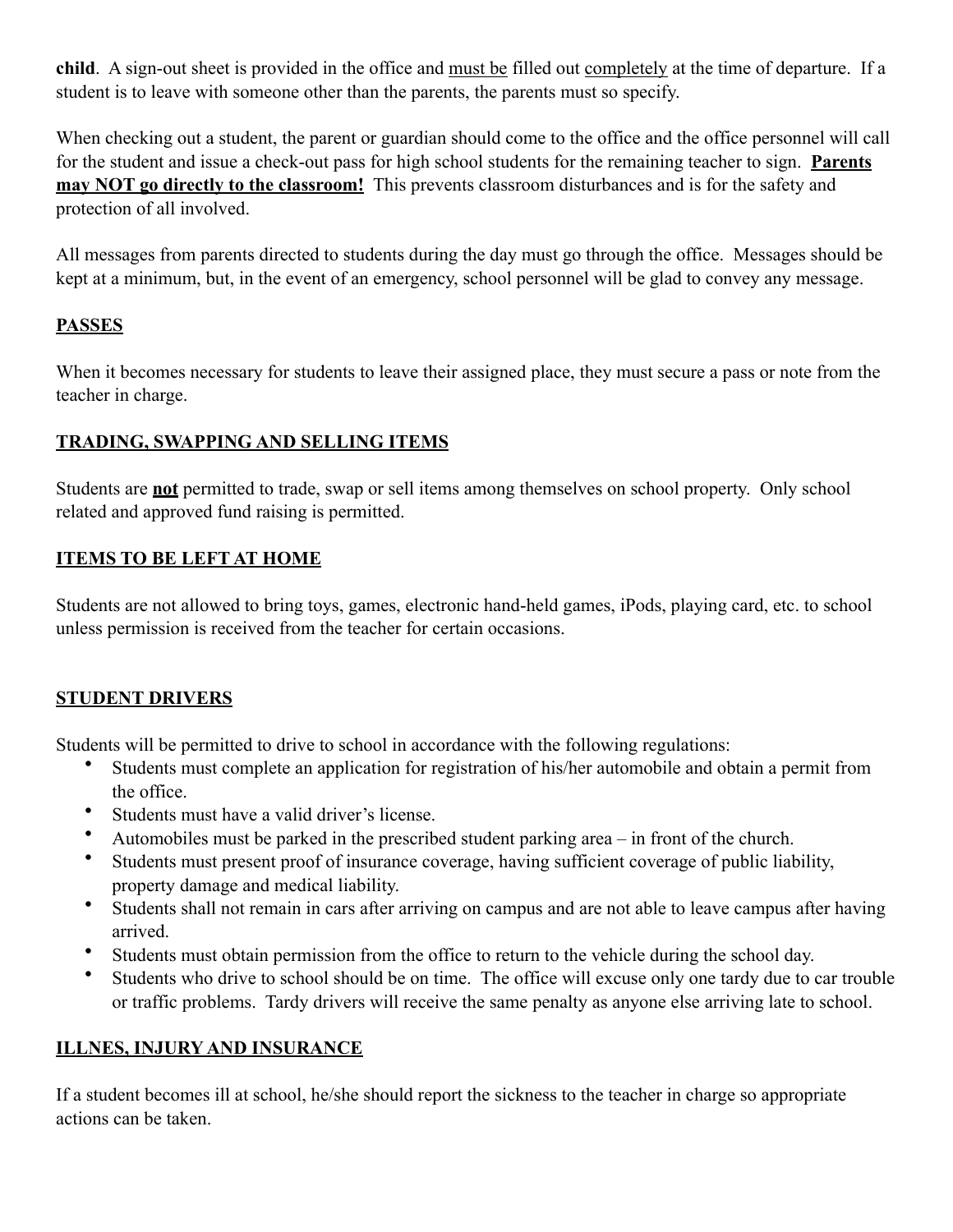A medical history is required for all students at the time of registration. Parents should make known any physical problems or illness in order for school personnel to be prepared in case of an emergency.

Insurance is required for participation in athletics. The cost of a school-time policy is included in the book fee total, which all students are required to pay. Waivers are required from parents for payment of claims not covered by insurance and to relieve the school of liability.

The school will not assume the expenses from injury at school or during participation in a school activity. Expenses in connection with an injury that is not covered by insurances will be the responsibility of the students and their parents. MVCA will not assume payment for bills not covered by insurance.

#### **SEARCHES AND DRUG TESTS**

Although a student may be have control of his/her automobile and locker, the possession is not exclusive. The school policy is to reserve the right to search a student's automobile or locker. Any search must be approved by the principal. The principal will authorize such a search if there is reason to believe that something is concealed there that is illegal. Searches may also apply to individual student belongings such as book bags or purses.

Since a Christian school seeks to maintain a high standard of conduct, it is expected that random drug testing may be done at any time for any high school student. Full cooperation of the parents will be necessary at all times. We will work to help families is such problems arise; however, we do expect parent to understand that our school is not designed to deal with serious emotional, physical or addiction problems; consequently, we will recommend other alternatives.

#### **IMMORAL CONDUCT**

Students involved in immoral practices must be prepared to appear before the School Board for proper action. Our goal is to raise up a Godly generation of youth, and we realize that behavior is not only taught but also caught. While our churches seek to minister to our whole society, our school's purpose is to train our students to follow Biblical standards as set forth in Scripture (Gal. 5:19-24; I Cor. 6:9-10). **Any student who is found to be involved in any activity that is conflicting with the standards of conduct as agreed upon by the school, parents, and students will be asked to withdraw immediately.**

#### **MVCA SOCIAL MEDIA GUIDELINES**

Mountain View Christian Academy (MVCA) recognizes the rights of students, faculty, staff, and employees who want to participate in online social networking. Our guidelines are designed to create an atmosphere of good-will, honesty, and individual accountability. MVCA students, faculty, and staff should always keep in mind that information produced, shared, and retrieved by them is a reflection on the school community and is subject to the School's policies. When accessing, creating, or contributing to any blogs, wikis, podcasts, or other social media for classroom or, in most cases, for personal use, we expect you to keep these guidelines in mind. Failure to meet or follow these guidelines may result in disciplinary action. MVCA Staff is not allowed to have direct communication with students via cell, text, or social media.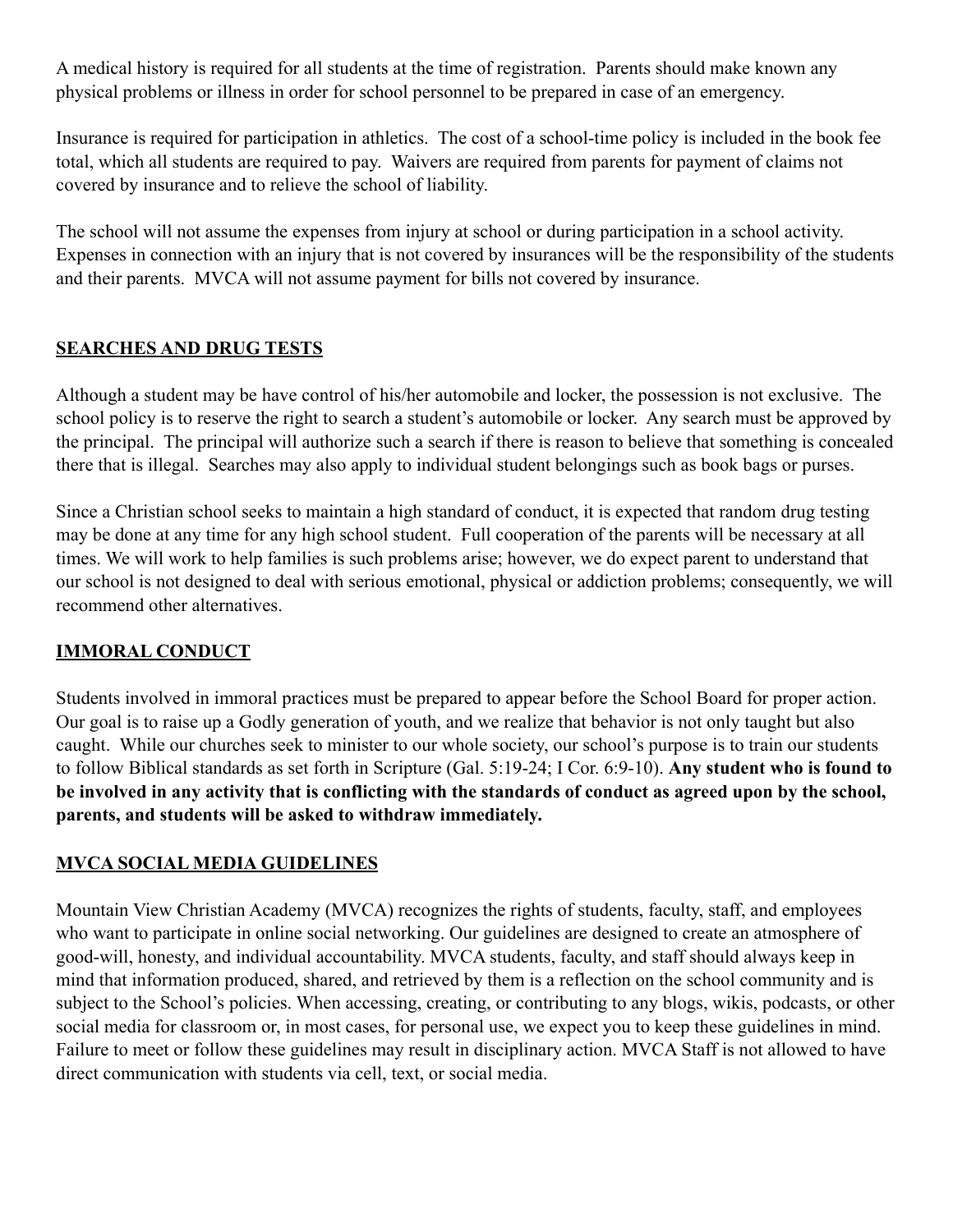### **Students: Social Media Guidelines:**

In accordance with The MVCA School handbook, we expect MVCA students to set and maintain high ethical standards in their use of social networking. Since social media reaches audiences far beyond the community, students must use social sites responsibly and be accountable for their actions. If a student sees anything of concern on a fellow MVCA student's social networking page or account, they should immediately contact the Principal or another adult within the MVCA community.

### **Rules:**

1.In the online environment, students must follow the moral standards set for in scripture and conduct themselves online as in School.

2.MVCA reserves the right to request school-related images or content posted without permission to be removed from the internet.

3.When responding to others, remember to be respectful and avoid comments that may be hurtful. Do not use profane, obscene, or threatening language.

4.Cyberbullying is considered an act of harassment, and Discipline could occur if this is found online or in person.

5.Use of MVCA logos or images on your personal social networking sites is prohibited. Promotion of a specific MVCA activity or event may only be done by means of a link to the official MVCA Facebook account, Twitter account, WeChat or Instagram App.

#### **Recommendations**

1.Do not misrepresent yourself by using someone else's identity.

2.Social media venues are public and information can be shared beyond your control. Be conscious of what you post online as you will leave a long-lasting impression on many different audiences.

3.Do not post or link anything (photos, videos, web pages, audio files, forums, groups, fan pages, etc.) t your social networking sites that you wouldn't want friends, peers, parents, teachers, college admissions officers, or future employers to access. What you present on social networking forums represents you forever.

4.Think before you post. MVCA asks students to use discretion when posting to the internet.

5.Only accept invitations to share information from people you know. Utilize privacy settings to control access to your network, web pages, profile, posts, blogs, wikis, podcasts, digital media, forums, groups, fan pages, etc. 6.Online stalkers and identity thieves are a real threat. Never share personal information, including, but not limited to, Social Security numbers, phone numbers, addresses, exact birthdates, and pictures with parties you don't know or on nonsecure sites.

7.Users should keep their passwords secure and never share passwords with others. If someone tampers with your blog, email, or social networking account without you knowing about it, you could be held accountable.

8.Cyberbullying is considered an act of harassment, and Discipline could occur if this is found online or in person.

9.Use of MVCA logos or images on your personal social networking sites is prohibited. If you wish to promote a specific MVCA activity or event, you may do so only by means of a link to the official MVCA Facebook account, Twitter account, or Instagram App.

# **VISITORS AND VOLUNTEERS**

Students from other schools will not be allowed to visit on campus during the school day unless special arrangements are made in advance for prospective students. Visitors who come to school on business should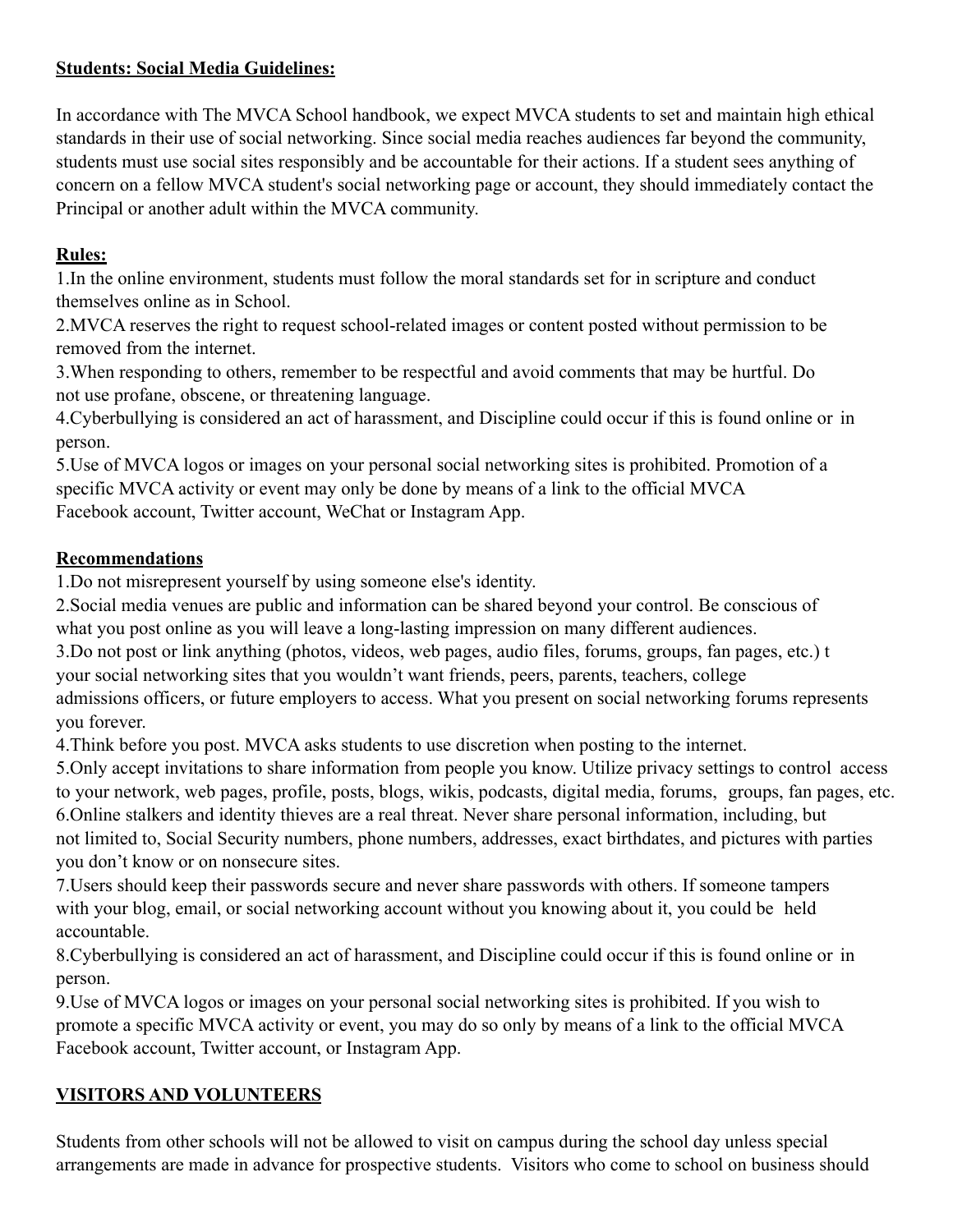first report to the school office to obtain a visitor's pass. The School Board welcomes and encourages parents and other school patrons to visit the school at appropriate times. Whenever possible, all visits should be prearranged so that the plans can be made to make the visit productive. Volunteers are welcome and a great blessing to our total program; however, proper planning helps us to have an orderly program and make full use of our volunteers.

### **PARENT-TEACHER CONFERENCES**

**Beginning of school year conferences** – Within the week before the opening day of school, the school secretary may make appointments for new parents to meet with their student's teacher(s). This meeting is highly recommended since the teachers will be giving out information needed for their classes.

**New student conferences** – a parent-teacher conference near the beginning of the school year helps the new student adjust to our routines, habits and academic work and lets the parents know that we are interested in their child and in his progress in our school. It establishes an open rapport with the parents and gives the teachers the opportunity to make suggestions as to how they can help their child at home. The conference should be scheduled before the end of the first month.

**Other conferences** – the principal and teacher will set up other conferences with parents as needed to discuss student progress or behavior. Parents are always welcome to call for a conference and should if any problem exists that we can work together to improve. We are here to train our children to become productive and contributing citizens in our society and to be a blessing for the Kingdom of God. We are not intimidated when parents call to ask questions or ask for a conference. Parent conferences should be scheduled at times when teachers are not engaged in classroom instruction and at least one day in advance.

# **FIELD TRIPS**

Various field trips are scheduled throughout the year to reinforce class learning. These are designed to be informative as well as fun. Pupils who meet the minimum requirements of conduct, Scripture memorization and up-to-date class work will be eligible to attend. A natural outgrowth of such field trips, which are conducted under adult supervision, is that the students receive training in the art of self-control and gracious deportment in various social conditions. For more information, see Board Policies.

# **HEAD LICE**

**Removal of students with head lice** – an infested child should be removed from class and the parent called to take the child home for treatment. Care will be taken not to embarrass the child and to assure that no stigma is attached to him/her.

**Return of student to school** – once the student has been given the first treatment and the nits have been manually removed, they are to be examined by doctor and declared nit free prior to returning to their classroom. A second treatment will still need to be given 7-12 days later for all products except the cream rinse. Students should be examined again upon the completion of this second treatment. Should nits or lice be found, the exclusion and treatment procedure must be repeated.

**Absence of infested child from school** – the day the child is sent home and the following day will be considered excused absences.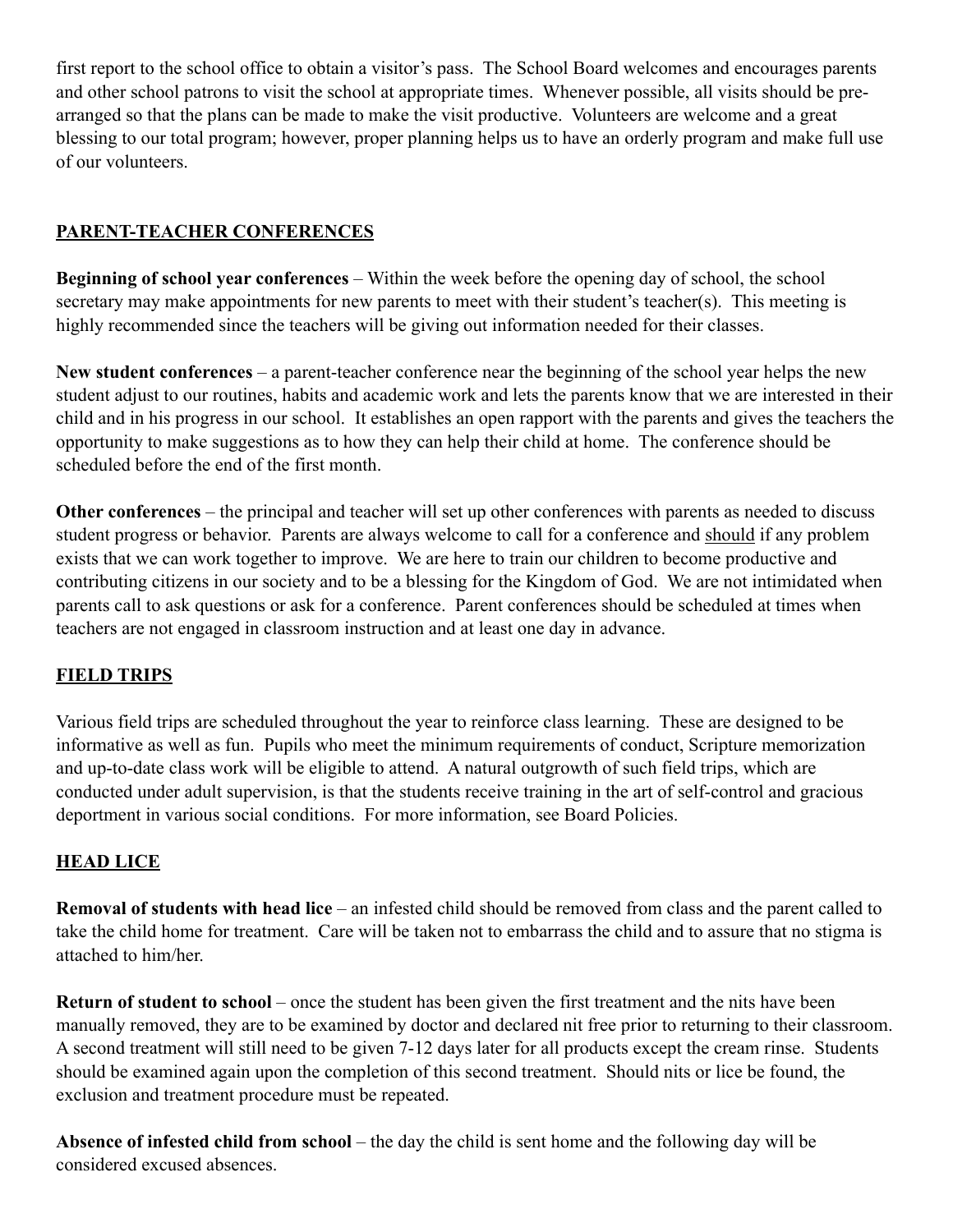#### **SCHOOL PHONES**

 Teachers or students will not be called from the classroom to receive a phone call unless the phone call is extremely urgent. Individuals wishing to speak to a student or teacher may leave their name and number in the office to have the call returned at a convenient time. A time limit of 2 minutes has been established for student use of any school phone. This time limit will be strictly enforced.

#### **CELL PHONES**

MVCA recognizes that cell phones are commonplace and provide a sense of safety for parents/guardians. However, cell phones in the school environment may be used inappropriately to take objectionable pictures, pass answers, incite others, etc. In order to maintain an environment conducive of learning for all students, students at MVCA are not allowed to have cell phones *in their possession* between 8:30-4:00.

- Cell phones are **not allowed** during the school day
- Cell phone usage by students on school sponsored activities/events will be at the discretion of the principal and/or event sponsor

Misuse of cell phones will result in the following manner:

1st offense-- taken up and given to the principal until end of week

2rd offence- taken up and parent conference scheduled to be returned.

Inappropriate use of cell phones on the school campus after hours and/or at schools sponsored events that result in a violation of existing code of conduct rules will be subject to disciplinary actions which includes, but is not limited to, confiscation of the phone and parental contact.

#### **SMART WATCHES**

Smart watches are allowed in classes. If the watch becomes a distraction students will be asked to remove them.

#### **SEVERE WEATHER CLOSINGS**

In case of severe weather – snow, ice, etc. – the official announcement for school closing can be found on the school website, facebook site, and will be announced via Text Message. We will open the Nursery/Preschool if we can get a worker to the school. Our policy is as follows for questionable weather conditions:

 If **Parents believe** it is not safe to transport students to school due to poor weather conditions, please stay home. Simply bring a detailed, signed parent note to the office when

 the students return to the school. Administration reserves the right to approve or disapprove the note and determine excused or non-excused status of the absence.

#### **FIRE AND SEVERE WEATHER DRILLS**

Fire and severe weather drills will be conducted on a regular basis, including the first week of school and one each month thereafter. At least two tornado drill a year will be conducted.

#### **LOST AND FOUND**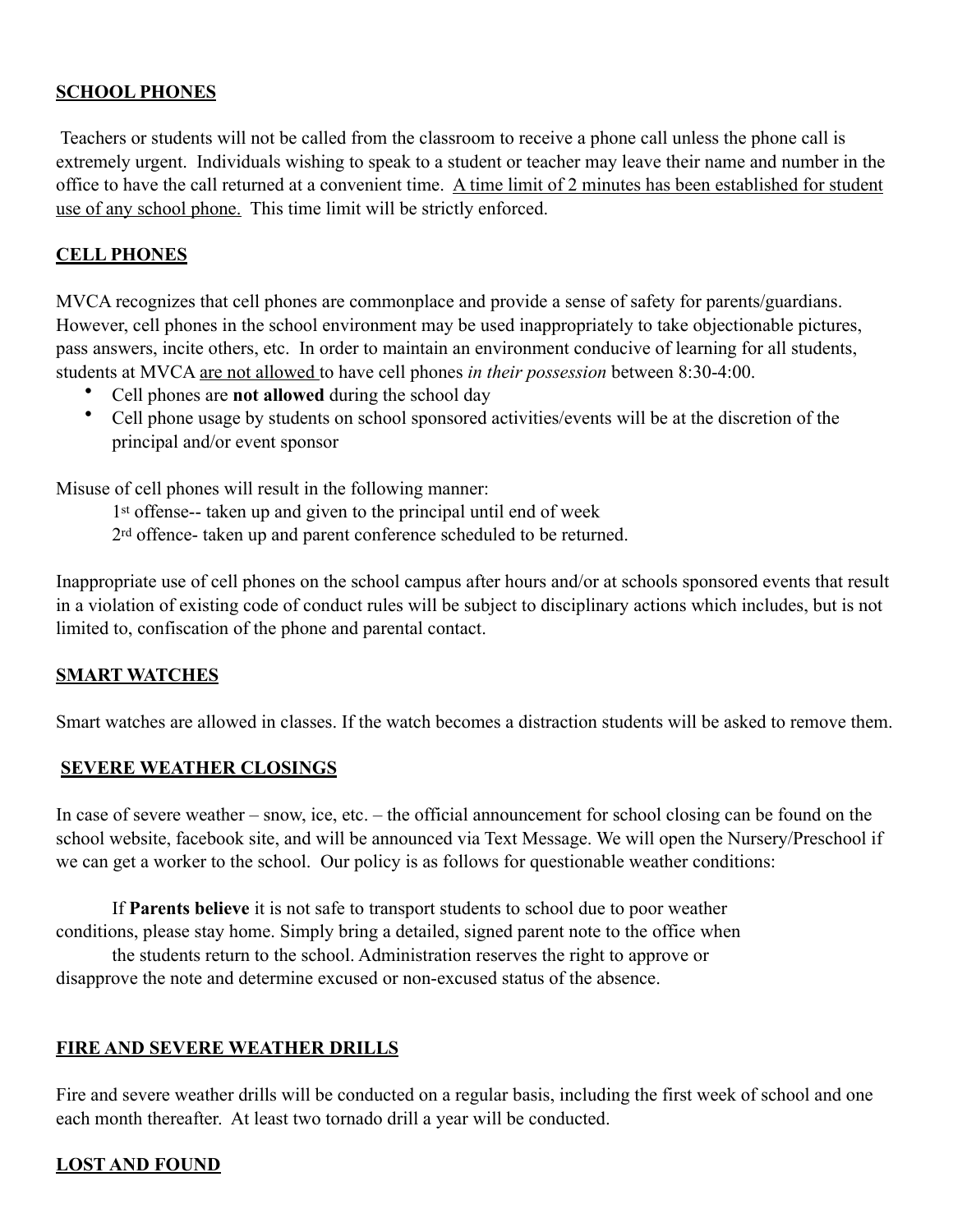Lost and found items are taken to the school store. If a parent or child thinks they may have lost something, they may request to be allowed to search through the items in the lost and found. All remaining items will be discarded if left in the store for an extended period of time as deemed by the principal.

#### **MEDIA/INTERNET ACCEPTABLE USE POLICY**

MVCA does offer students access to the Internet. All parents and students will be asked to sign the Internet Acceptable Use Policy permission form before the student will be allowed to access the Internet. These forms are available in the school office. Parents always have the option of allowing or not allowing his/her child to participate in the activities, however MVCA has taken extreme measures to make sure that all students are protected from violent or inappropriate material including purchasing software programs and very expensive hardware applications.

#### **HONOR GRADUATES**

In order to be considered for valedictorian, the student must meet the following qualifications:

- The student should have attended MVCA for at least their  $10<sup>th</sup>$ ,  $11<sup>th</sup>$  and  $12<sup>th</sup>$  grade years
- The student should meet the minimum state requirements for the advanced diploma. The requirements are:
	- $\geq 4$  units of English Language Arts
	- $> 4$  units of Mathematics
	- $\geq 4$  units of Science
	- $\geq 4$  units of Social Studies
	- $\geq 2$  units of Foreign Language
	- $\geq 1$  unit of Physical Education
	- $\geq \frac{1}{2}$  unit each: Health, Fine Arts and Computer Applications
- The student should have the highest overall academic average of 85 or above for grades 9-12 in English, Math, Science, Social Studies and Foreign Language

In order to be considered for salutatorian, the student must meet the following qualifications:

- The student should have attended MVCA for at least their  $10<sup>th</sup>$ ,  $11<sup>th</sup>$  and  $12<sup>th</sup>$  grade years
- The student should meet the minimum state requirements for the advanced diploma. The requirements are:
	- $\geq 4$  units of English Language Arts
	- $> 4$  units of Mathematics
	- $\geq 4$  units of Science
	- $\geq 4$  units of Social Studies
	- $\geq 2$  units of Foreign Language
	- $\geq 1$  unit of Physical Education
	- $\geq \frac{1}{2}$  unit each: Health, Fine Arts and Computer Applications
- The student should have the second highest overall academic average of 85 or above for grades 9-12 in English, Math, Science, Social Studies and Foreign Language

#### **AWARDS PROGRAMS**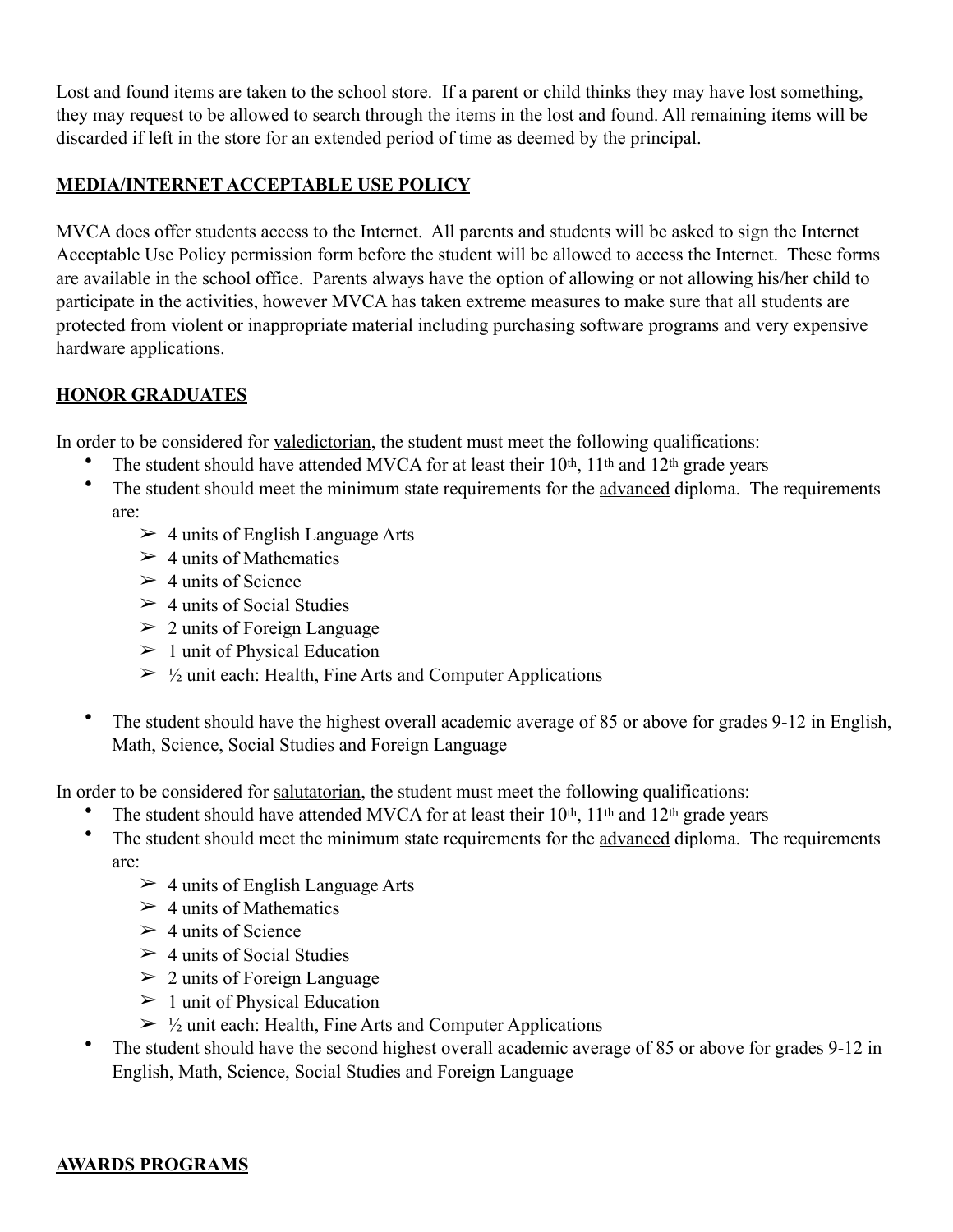At the end of the school year, MVCA sponsors two (2) awards programs:

- Kindergarten and Preschool awards and graduation
- Awards Day  $-1$ <sup>st</sup> through 12<sup>th</sup> grades are recognized for superlative grades, achievement certificates and character traits

### **COURSE CREDIT**

Credits for high school courses will be awarded at the end of each school year. Students receive credit for each course taken each year with a passing grade of 65. High School Math and English courses require ample comprehension due to the building of concepts and therefore must be passed with a grade of 70 in order to move into the next level. Exceptions may be presented to the school board for consideration by the parents or administration.

#### **GPA (GRADE POINT AVERAGE)**

High school GPA's are based on the grades earned in the required core courses as defined by the State of Alabama. If a student fails a course and passes it later, both the passing and failing grades are included in the GPA. GPA's at MVCA are calculated as number grades since our entire grading system is numerical. These numerical GPA's are easily recalculated by colleges and other post-secondary institutions on the 4.0 type GPA's used by some of them. GPA's are the basis for determining who is honored at graduation as Valedictorian and Salutatorian.

#### **DUAL ENROLLMENT COURSES**

MVCA is proud to offer dual enrollment classes with Northeast Alabama Community College as well as other partner schools via SeveStar Academy. A listing of available course may be found at [www.nacc.edu.](http://www.nacc.edu) All costs and travel expenses are to be covered by the parents. Please inquire with the guidance counselor for scholarship information.

#### **REQUIREMENTS FOR PROMOTION**

Current Juniors to Seniors – 17 units Current Sophomores to Juniors – 10 units

Current Freshman to Sophomores – 4 units

This policy applies to students entering high school at MVCA from other counties and states as well as longterm students. There are no exceptions.

#### **GRADUATION REQUIREMENTS**

Diploma requirements – in order to receive a diploma, students must earn 24 Carnegie Units as required by the State of Alabama to receive either the Advanced or the Standard diplomas. These units must include the following courses:

| <b>Advanced Diploma</b>                                  | <b>Total Credits</b> |
|----------------------------------------------------------|----------------------|
| • English Language Arts: I, II, III, IV                  |                      |
| • Mathematics (must include Algebra I $& Geometry$ )     | $\Delta$             |
| • Science (must include Biology, Physical Science and an |                      |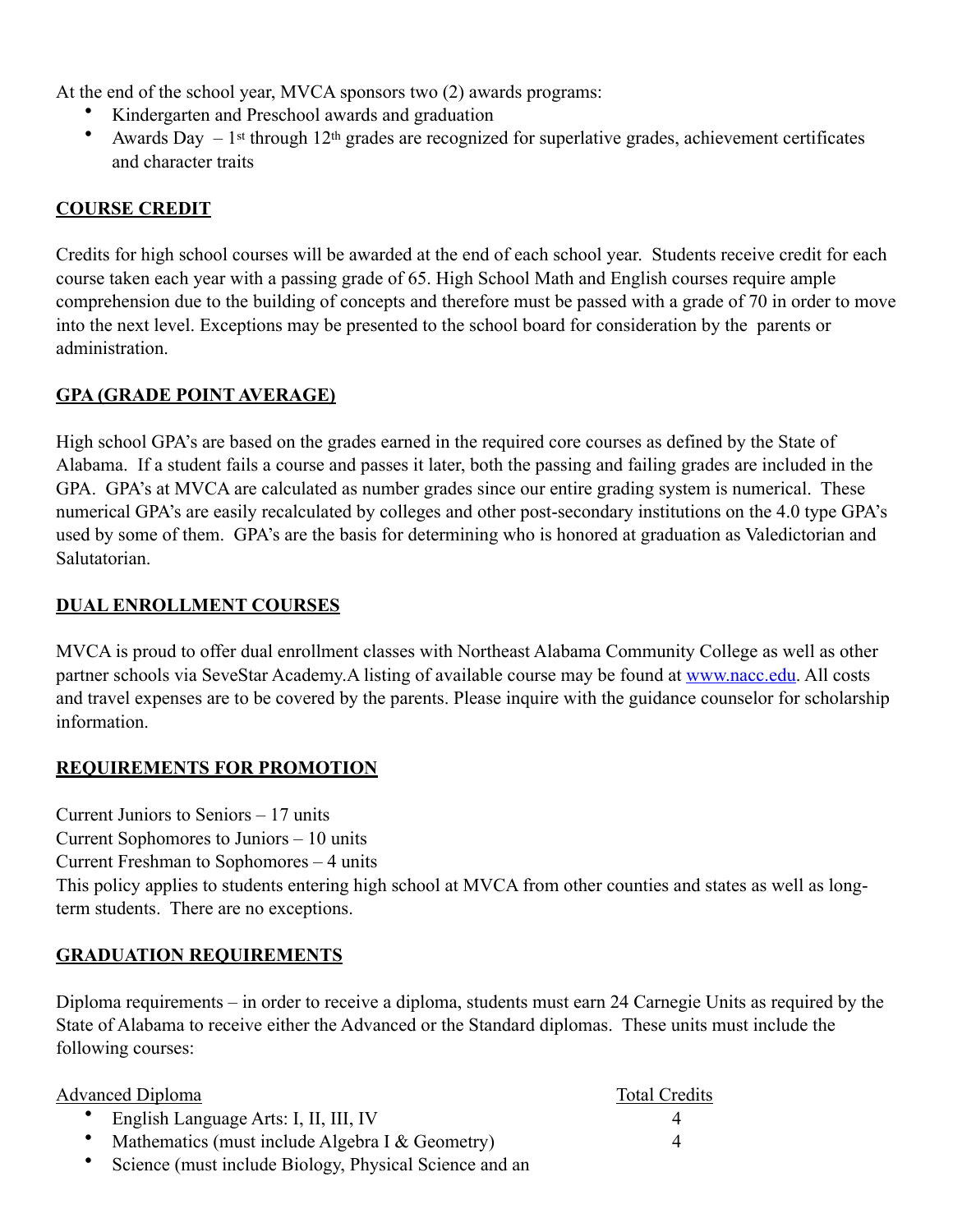| Additional life and/or Physical Science)                  |                       |  |
|-----------------------------------------------------------|-----------------------|--|
| Social Studies (must include advanced levels of Grade 9,  |                       |  |
| World History, U.S. History, Government & Economics)      |                       |  |
| <b>Physical Education</b>                                 |                       |  |
| <b>Health Education</b>                                   | $\frac{1}{2}$         |  |
| Fine Arts                                                 | $\frac{1}{2}$         |  |
| Keyboarding (computer applications)                       | $\frac{1}{2}$         |  |
| Foreign Language                                          | $\mathcal{D}$         |  |
| Biblical Studies (total units vary for transfer students) | 4                     |  |
|                                                           | Total $24\frac{1}{2}$ |  |

Standard Diploma – the standard diploma shall include all levels of the above subjects with the exception of foreign language and levels of advanced math or science.

| English Language Arts: I, II, III, IV                     |        |                |
|-----------------------------------------------------------|--------|----------------|
| Mathematics (must include Algebra I & Geometry)           |        |                |
| Science (must include the equivalent of Biology and a     |        |                |
| Physical Science)                                         |        |                |
| Social Studies (must include advanced levels of Grade 9,  |        |                |
| World History, U.S. History, Government & Economics)      |        | 4              |
| Physical Education                                        |        |                |
| <b>Health Education</b>                                   |        | $\frac{1}{2}$  |
| Fine Arts                                                 |        | $\frac{1}{2}$  |
| Keyboarding (computer applications)                       |        | $\frac{1}{2}$  |
| Biblical Studies (total units vary for transfer students) |        | 4              |
| Electives                                                 |        | $1\frac{1}{2}$ |
|                                                           | Total. | 24             |

#### **REPORT OF STUDENT PROGRESS**

Reports of student progress can be tracked on a daily basis on the school's infodirect website. Report cards are issued every 9 weeks. Report cards are emailed to those families who have a valid email address on file and printed off for those who do not. Final report cards will be available after school is out in May.

Student progress shall be reported according to the following:

 $A = 94 - 100$  $B = 85 - 93$  $C = 75 - 84$  $D = 65 - 74$  $F = 0 - 64$ 

#### **HOMEWORK**

Believing that homework is an integral part of the school program, each teacher is at liberty to give homework to aid students to advance in their studies. Therefore, each student is required to complete his or her homework assignments. Homework is given for several reasons:

• **For preparation**. Students profit most from classroom explanation and discussion when preparatory reading assignments are given.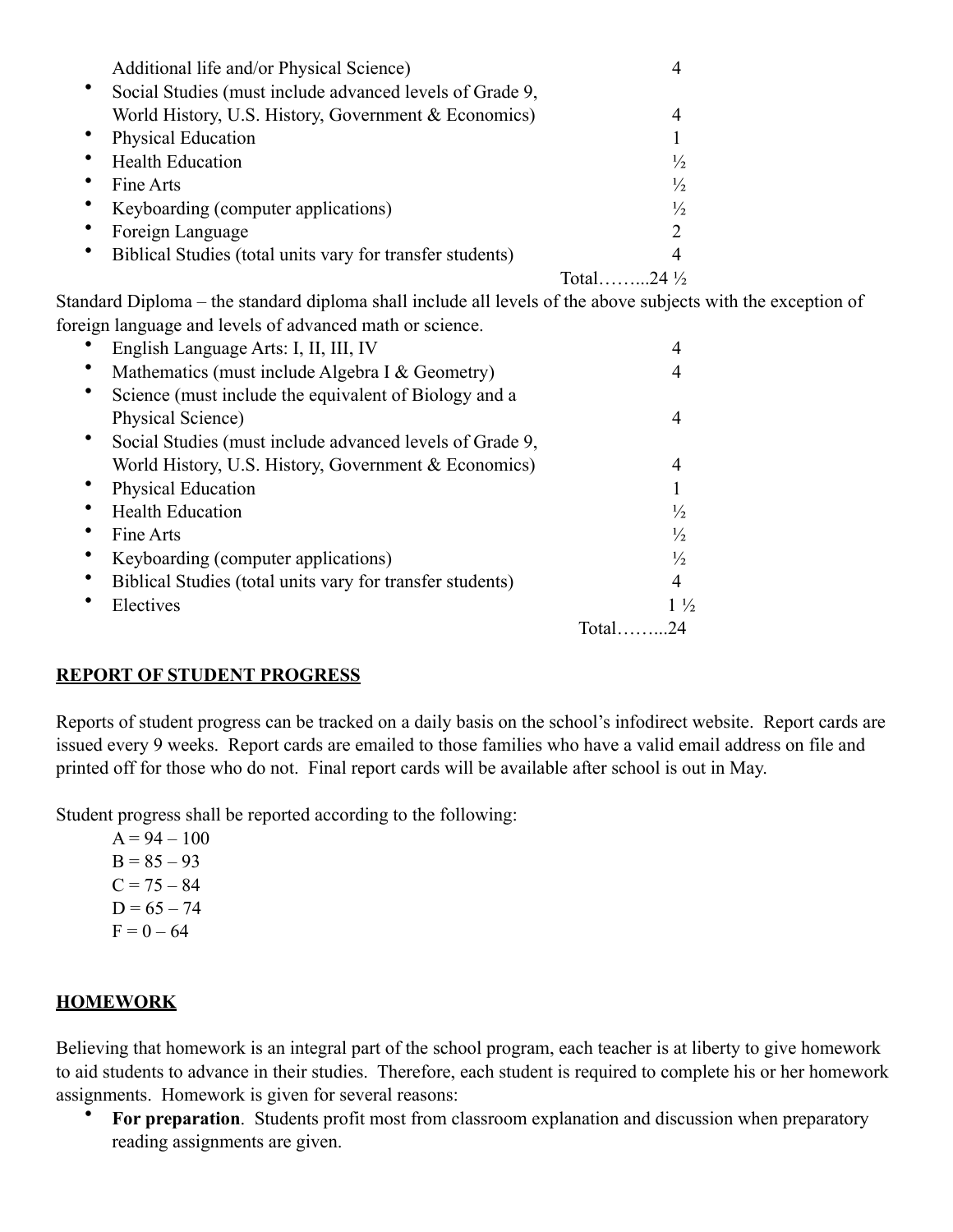- **For practice**. Following classroom explanation and illustration, homework is given so that the material will be mastered.
- **For remedial activity**. As instruction progress, various weak points in a student's grasp of a subject become evident. Homework following instructions may be given to overcome such difficulties.
- **For special projects**. Book reports, compositions, special research assignments and projects are some of the activities that are frequently the subject of homework attention.

Since most homework in the lower elementary grades is to complete class work that was not finished, **we request the parents' full cooperation in seeing that the assignments are completed. Repeated delinquent homework could result in a student's failure.**

#### **SEMESTER AND FINAL EXAMS**

**Early sign out procedure during exams** – students who have to come to take an exam will be allowed to sign out after the exam. However, the office **will not** be accepting phone calls giving permission to sign out early, nor will the students be allowed to call someone to come and get them before the scheduled release time. All arrangements need to be made according to the following instructions:

- Parents/guardians may come into the school and sign the student out.
- For students signing out and leaving (student drivers) or leaving with someone other than the parent/ guardian, a signed note from the parent/guardian **must** be left in the office before 8:30 **each morning**. Otherwise, the student will be required to stay until the official dismissal time.
- If a student is going home with another student, we **must** have a signed *AND* dated note from both sets of parents/guardians giving permission. The note should be left in the office by 8:30 (or upon arrival) for verification.

**Exam Exemptions** – Students may exempt final exams based on the following criteria:

- Senior Exemptions seniors may exempt final  $(2<sup>nd</sup>$  semester) in any class that they have
	- $\triangleright$  B average or above
	- $\triangleright$  No conduct referrals
	- $\geq$  Less than 5 attendance transactions
- Underclassman Exemptions students in grades 7-11 may exempt a maximum of 3 exams. They may choose from the following
	- $\triangleright$  Attendance Exemption One (1) exam may be exempted because of attendance if the students meet the following requirement:
		- o An average of 75 or higher
		- o 3 or fewer attendance transactions (tardies to school/class or sign outs from school/class)
		- o No conduct referrals from the teacher whose exam he or she is exempt. The office will advise the students or their eligibility.
	- $\geq$  Academic Exemption Up to two (2) exams may be exempted if the student meets the following requirements:
		- o An average of 95 or higher
		- o No conduct referrals from the teacher whose exam he or she wishes to exempt.

Students will need to pick up an Exam Exemption Form from the office, fill it out, have the teacher complete his/her part and return the form to the office, by the date specified, to be signed by the principal.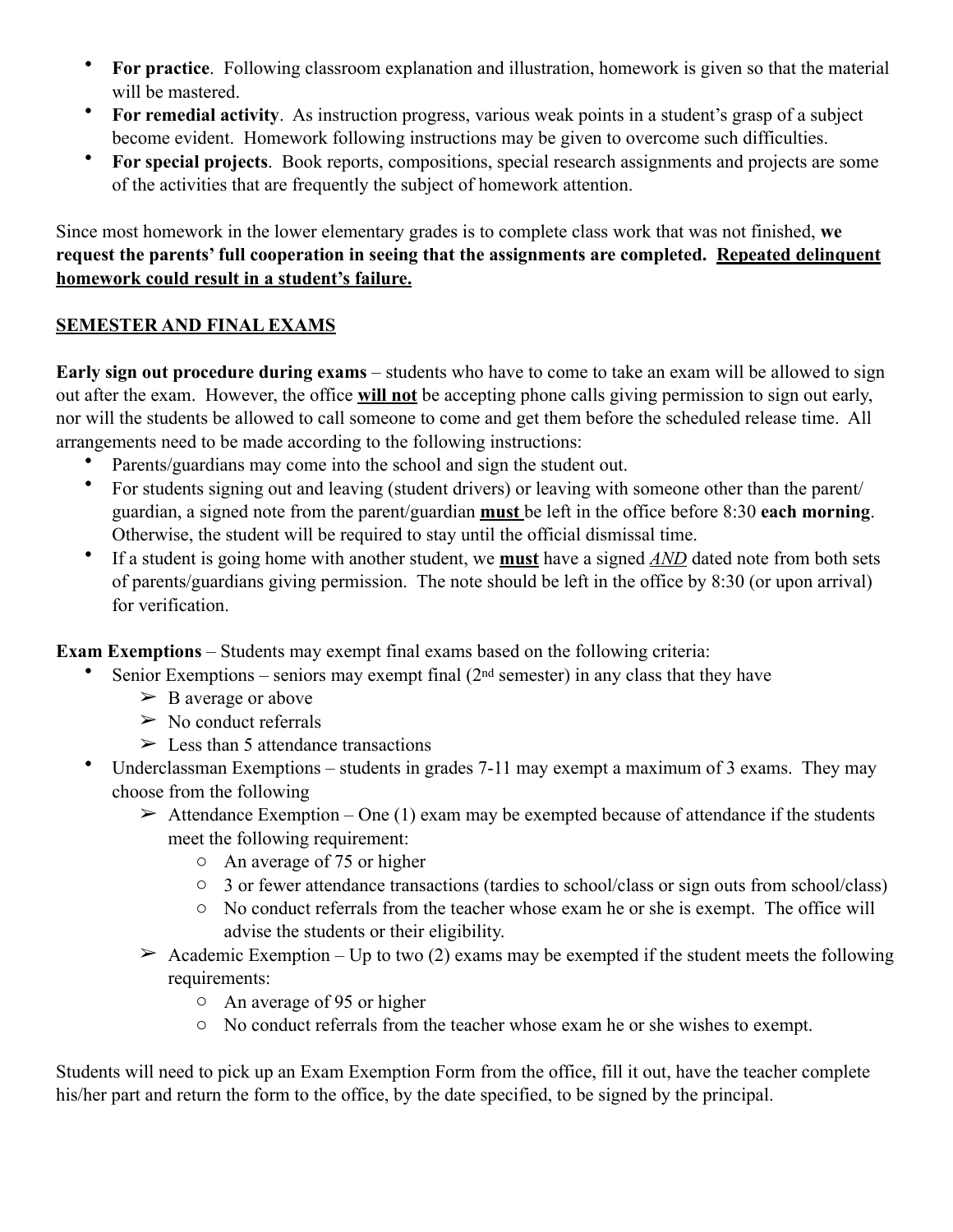# **CHURCH ATTENDANCE**

The church is a spiritual force against the attack of Satan on the family. Faithfulness in this area speaks a message of commitment to God as to priorities and is highly encouraged by MVCA.

#### **DISCIPLINE POLICIES**

MVCA is not a corrective institution. We desire to work with the home, but we can not take the place of the parents who are experiencing difficulty in fulfilling their roles. **All students are admitted on a probationary basis for the first five months**. The student must at all times conduct himself in a manner that follows the standard of conduct set forth by the school. Any student who fails to follow these standards will be asked to withdraw.

**Griping and complaining will not be tolerated!** If a child complains about policy or discipline, please consider the following:

- Give the staff the benefit of the doubt
- Realize the child's reporting is emotionally biased and may not include all of the information
- Realize that the school has reasons for all of the rules and that they are enforced without partiality
- Support the administration to the child and call the office for an explanation if the situation warrants it. A conference can be called to clear the air
- Pray daily for God's hand to be on the school and your family. Satan is the author of confusion and discord. He will set up warfare against God's plan for all of us

High school students in particular, because of their testimony before younger children, are trained to adhere to the school's philosophy and Christ-centered program. Such adherence includes abstinence from smoking, use of or talking favorable about alcoholic beverages or drugs, swearing, viewing pornographic or obscene programs or materials, or any other immoral or ungodly practices.

We seek to maintain a discipline here at MVCA which is firm, consistent, fair and tempered with love. However, when a disciplinary action becomes necessary, it is firmly carried out, tempered by good judgment and understanding. Students are reminded that the Lord Jesus Christ expects us to be disciplined in all of life:

- "Children, obey your parents in all things; for this is well pleasing to the Lord." Col. 3:20
- "Let every soul be subject unto the higher powers." Rom. 13:1
- "Obey them that have rule over you, and submit yourselves." Heb. 13:17
- "For the commandment is a lamp; and the law is light; and reproofs of instruction are the way of life." Prov. 6:23
- "Chasten they son while there is hope, and let thy soul spare not for his crying." Prov. 10:18
- "He is the way of life that keepeth instruction, but he that refuseth reproof erreth." Prov. 10:18
- "Foolishness is bound in the heart of a child, but the rod of correction driveth it far from him." Prov.  $22.15$

#### **STAGES OF DISCIPLINE**

Specific wrong behavior problems are dealt with thorough and careful explanation of the wrong done and counseled to do right. At all times school personnel are to proceed in a manner that helps maintain and develop proper self-esteem in the child. Forms of correction include extra assignments, after school detentions, revoking of privileges, corporal punishment, suspension and expulsion.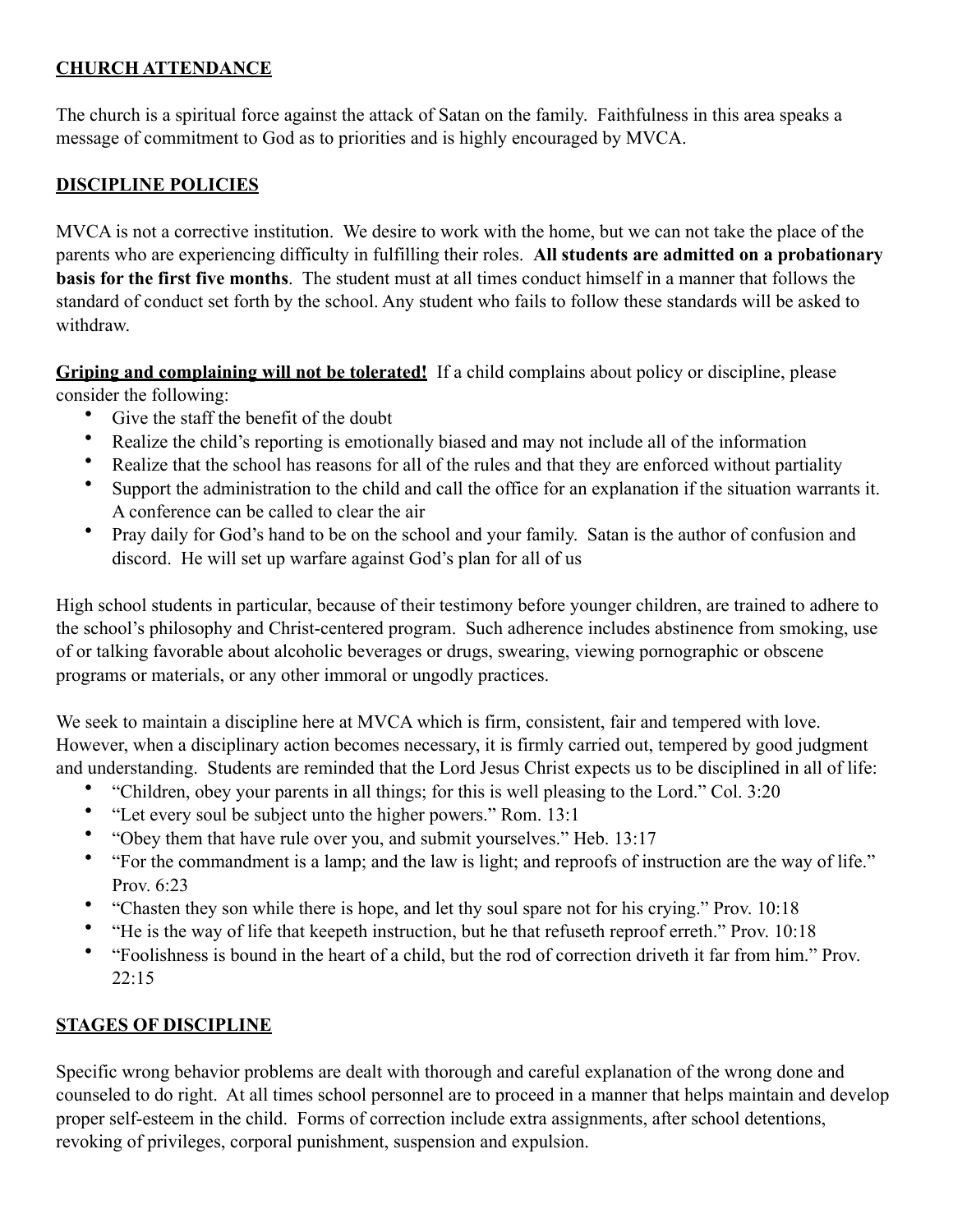**Detention** – when a student receives detention, a "Detention Slip" is sent home with the student and is to be signed and returned the following morning. The offense and time of detention will be on the slip. Detention is an indication that a student may need direction in the development of responsibilities or principles of character in his or her life. Conferences with the teacher and/or principal are sometimes necessary to assure growth if detention is repeated very often.

**Corporal Punishment** – MVCA reserves the right to have parents paddle a misbehaving child in the presence of the principal. We believe that it is Biblical and something done *for* a child and not to him. Paddling is to be done when other methods are ineffective. We do not believe in or condone the striking of a child in anger, but believe paddling should be done only in love. It is never our intent to physically abuse a child with such correction; no more than 3 licks may be given.

**Expulsion** – for very serious offenses, repeated offenses or behavior counter-productive to the school, a student may be expelled. Expulsion removes the student from the school until the School Board can meet to review his or her case. Re-admittance would be at the discretion of the School Board.

# **DISCIPLINE CODE**

#### I. **Preschool to 2nd Grade**

- A. Conduct the teacher will deal with each situation as it occurs. If and when the behavior becomes repetitive or abusive, the teacher should bring the child(ren) to the Preschool Director's or Principal's office. The options then become either a conference with the student with a stern warning or a paddling of 1 to 3 swats to be administered by a parent or guardian. If a problem persists, the parental will need to come in for a conference and further measures will be agreed upon.
- B. Dress Code  $(K5 2<sup>nd</sup> Grade) violations will receive the following punishments:$ 
	- 1.  $1^{st} 3^{rd}$  violations uniform on Friday
	- 2. Subsequent violations missed privileges for that day (line leader, classroom helper, etc.)

#### II. **3rd through 12 Grades**

Referrals accrue per semester unless otherwise noted.

- A. Dress code violations
- B. Duties/Responsibilities referrals accrue per teacher
- Papers not signed and returned in a timely manner
- Homework not completed
- Report cards not signed and returned in a timely manner
- Excessive tardies (4 or more)
- Chronic failure to bring supplies to class
- C. Conduct referrals accrue regardless of which teacher
- Type I
	- $\triangleright$  Minor disruptions in class
	- $\triangleright$  Running in the hall/classroom
	- $\triangleright$  Restless/inattentive
	- $\triangleright$  Excessive talking/loudness
	- $\triangleright$  Rude/discourteous to other students
	- $\triangleright$  Unintentional and/or non-directed use of profane or obscene language
	- $\triangleright$  Betting or unauthorized fund raising or selling
	- $\triangleright$  Vehicular violations (sitting in car, speeding, no permit, etc.)
	- $\triangleright$  Cheating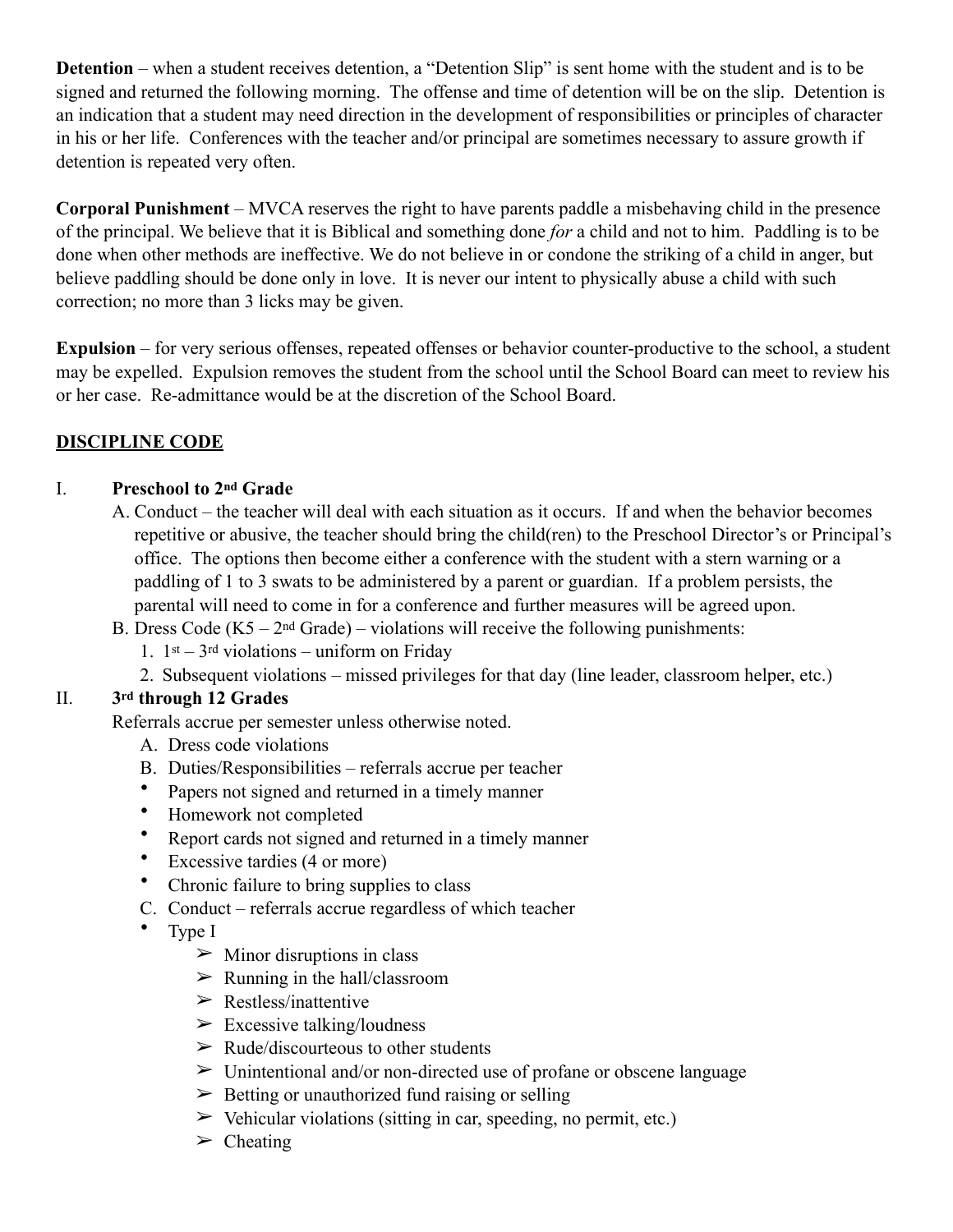- $\triangleright$  Giving false information/lying (or concealing information directly related to school business)
- $\triangleright$  Littering of school property
- $\triangleright$  Unauthorized use of school property
- $\triangleright$  Failure to follow instructions
- $\triangleright$  Improper conduct in chapel
- $\triangleright$  Misconduct at school-sponsored events
- $\triangleright$  Use of pagers or cell phones within the building
- $\triangleright$  Any other violation that the school officials may deem reasonable to fall within this category after consideration of extenuating circumstances
- Type II
	- $\triangleright$  Insubordination or disrespect toward authority person
	- $\triangleright$  Intentional use of obscene or profane communications (verbal or non-verbal)
	- $\triangleright$  Threats to or harassment of other students
	- $\triangleright$  Fighting
	- $\geq$  Stealing (less than \$100)
	- $\triangleright$  Possession of potential weapon
	- $\triangleright$  Vandalism (less than \$200)
	- $\geq$  Offensive touching of another student
	- $\triangleright$  Skipping class or school (includes school sponsored events)
	- $\geq$  Possession and/or use of tobacco products on church property
	- $\triangleright$  Trespassing (willfully entering or remaining in a structure, conveyance or property without being authorized or being warned to leave, refuses)
	- $\geq$  Possession of stolen property with the knowledge that it is stolen

Discipline for Type I or Type II offenses will be dealt with in a timely manner. Discipline will include detention, parent conferences, paddling, OSS and School Board referrals. Parents will be notified with either a slip and/or be contacted personally by a staff member in any event of inappropriate behavior.

- Type III
	- $\triangleright$  Possession of firearms
	- $\geq$  Possession of a weapon with intent to do bodily harm
	- $\geq$  Possession, use and/or sale of unauthorized drugs and/or alcohol
	- $\geq$  Arson
	- $\triangleright$  Possession or ignition of explosives (including firecrackers, fireworks or smoke bombs)
	- $\triangleright$  Criminal mischief (at or in excess of \$200)
	- $\geq$  Robbery (value over \$100 or unlawful possession of knowledge)
	- $\triangleright$  Burglary of school property
	- $\geq$  Bomb threats
	- $\geq$  Sexual acts (including battery and rape)
	- $\triangleright$  Battery
	- $\triangleright$  Inciting a major student disorder
	- $\triangleright$  Vehicular endangerment
	- $\geq$  Any other similar offense deemed by the Board to be in this category

Discipline for Type III behavior is to immediately send home the student with suspension and notify the Board for review of necessary expulsion.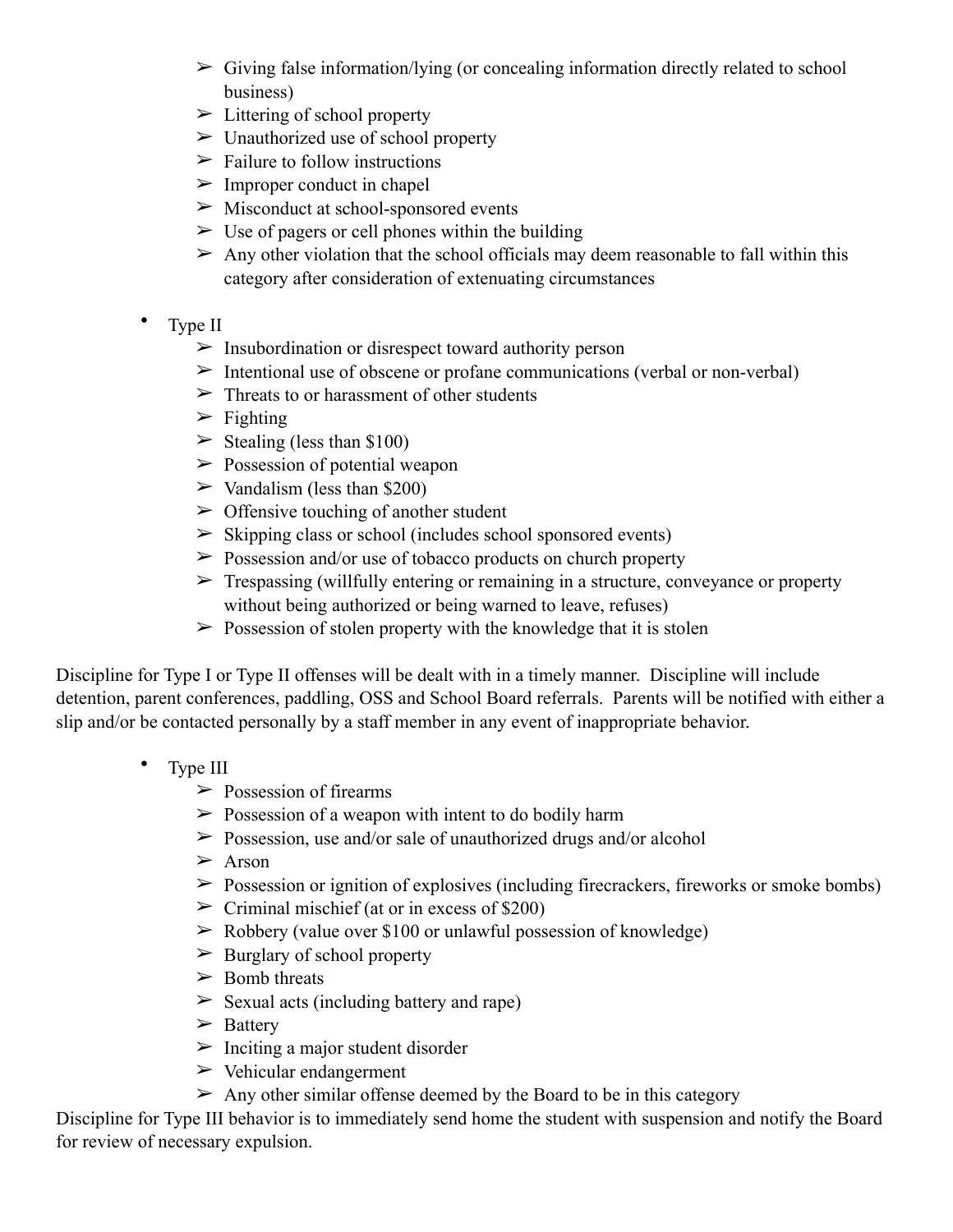### **MVCA Plagiarism Policy**

Any student that is caught plagiarizing will receive a "0" and the parents/guardians will be required to appear before the school board for advisement of consequences.

#### **FEDERAL WEAPON LAW**

It shall be unlawful for non-staff to carry or to possess or have under control any weapon within a school safety zone or at a school building, school function or on school property or on a bus or any other transportation provided by the school. The term "weapon" means and includes any pistol, revolver or any weapon designed or intended to propel a missile of any kind or any dirk, bowie knife, switchblade knife, ballistic knife, any other knife having a blade of three inches, straight edge razor, spring stick, metal knuckles, blackjack or any flailing instrument consisting of two or more rigid parts connected in such a manner as to allow them to swing freely, which may be known as num chucks, shuriken or fighting chains, or any disc or whatever configuration, having at least two points or pointed blades which is designed to be thrown or propelled and which may be known as throwing star, oriental dart or any weapon of like kind and any stun gun or laser. Any student found with a weapon on his person or in belongings at school will be suspended and referred to the Board for review of necessary expulsion.

#### **EXPLANATION OF CHARGES AND DUE DATES**

*Note: The fees are intended to help defray expenses. There may be expenses to the student associated with school life through the course of the year that are not included in these fees.* 

**Tuition** – the tuition helps to cover the expense of staff salaries. The tuition can be paid in full in August for a 5% discount or it may be paid in ten (10) monthly installments. **The first month's installment is due before attending the first day of school**. The remaining installments are due by the 1st day of each month. A \$10.00 charge per child will be added to each account that has not had a payment made on it by the  $10<sup>th</sup>$ . There is a \$30 NSF fee for all returned checks. Any student with an account balance over 60 days will be asked to withdraw until arrangements can be made to pay the account in full.

**Registration Fee** – the non-refundable registration fee helps cover the cost of the school's ACTS membership, technology fees and annual testing. This fee is due once the student has been accepted to MVCA. The student's position will not be secured until this fee is paid. Any student with an outstanding balance will not be allowed to register for the upcoming school year until their account has been paid in full.

**Academic/Book Fee** – this non-refundable fee will cover the cost of renting books, locker fees (grades 7<sup>th</sup> – 12th), insurance, and graduation fees (grades K5 and 12th). This fee is due once the student has been accepted to MVCA. The student's position will not be secured until this fee is paid.

**Booster's Fee** – this non-refundable fee helps to cover the expense of sports equipment, uniforms, referees, etc. It is due before a student is allowed to practice, play or participate with a team. The fee is \$100.00 for each sport. These fees are due at the beginning of each sports season.(uniforms not included, but fundraisers are done to cover participants)